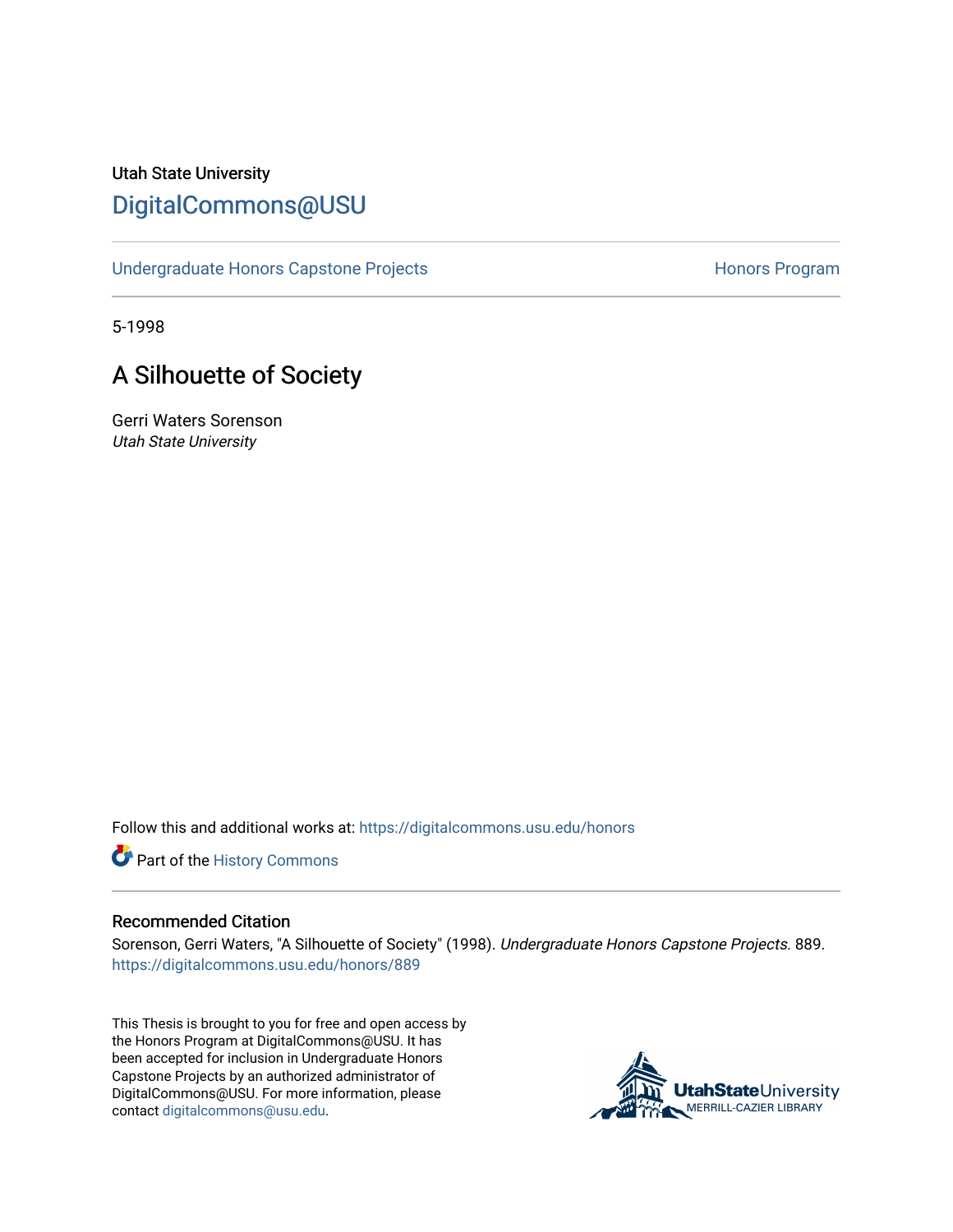## A SILHOUETTE OF SOCIETY

by

Gerri Waters Sorenson

Thesis submitted in partial fulfillment of the requirements for the degree

of

### UNIVERSITY HONORS WITH DEPARTMENT HONORS

m

History

Approved:

Thesis/Project Advisor

Department Honors Advisor

Director of Honors Program

UTAH STATE UNIVERSITY Logan, UT

1998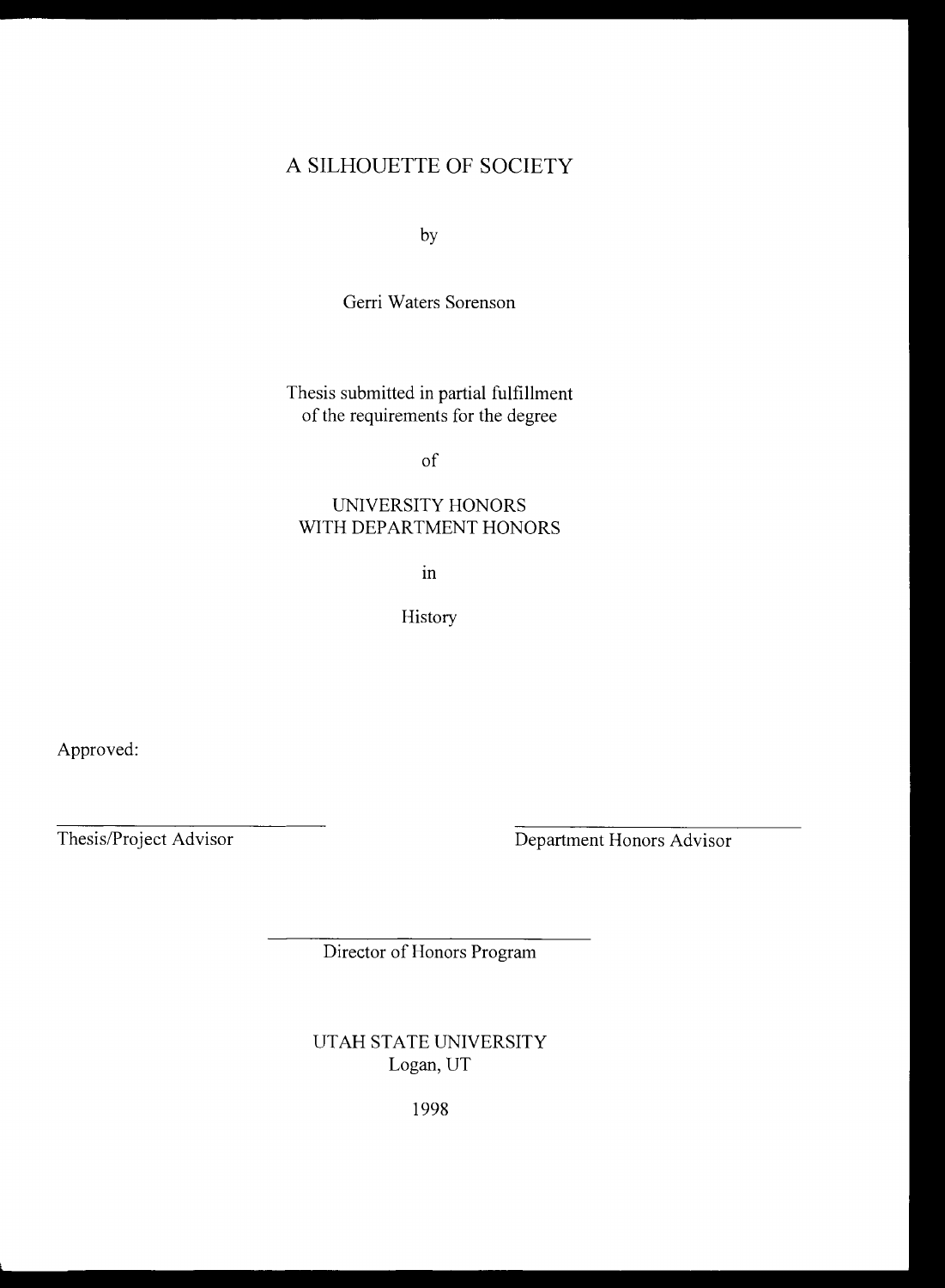# **A Silhouette of Society**

A study of eighteenth century househo configurat in Alexandria, Virgin

Gerri W. Sorenson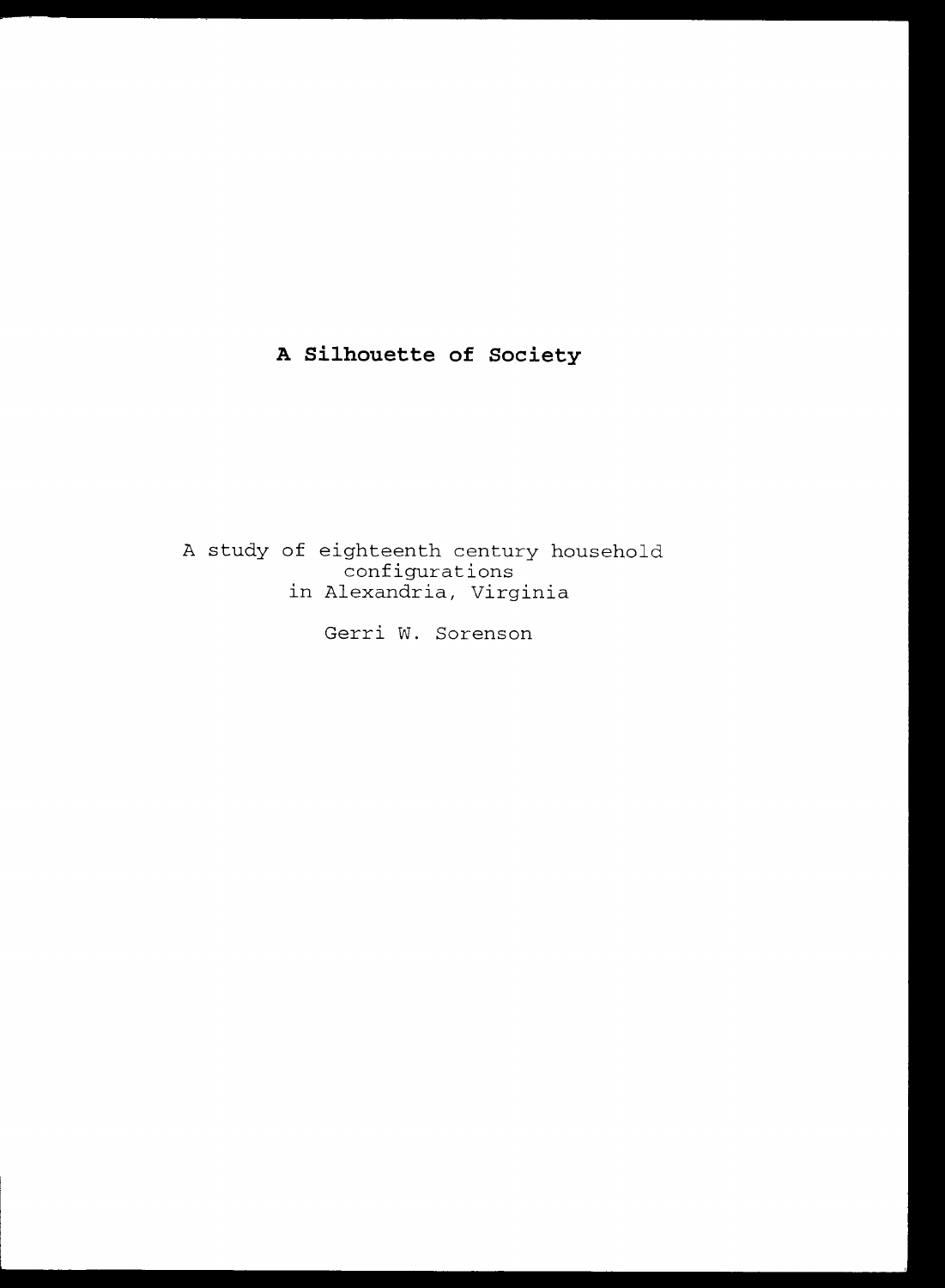With a land survey completed by George Washington, the Virginia Assembly approved an act on May 11, 1749 which established the town of Alexandria. By 1760 a traveler described the burgeoning city as ''a small trading place, situated on an arch of a large circular bay ... at one extremity of which is a wharf; at the other a dock for building ships."<sup>1</sup> Annexed as part of the District of Columbia in 1791, a young merchant from London commented around this time that "the town was mainly one street, running northeast and southwest ... Wooden houses predominated with a few good ones of brick, but no remarkable buildings worthy of a stranger's attention."<sup>2</sup> Yet, by later in the decade another visitor observed the "vast number of buildings under construction," and declared it "beyond all comparison the handsomest town in Virginia."<sup>3</sup> Positioned at the edge of the Potomac River and at the threshold of the nineteenth century, Alexandria, Virginia, in 1799 stood at the brink of becoming...

Many factors contributed to the apparent neatness of the town. As the population started to swell around 1790, the paving of the streets began. Smooth stones gathered from river bottoms surrounding the area helped to tidy the muck and mire. Cobbled together of various size, color and shape, individual rocks were cemented in solidarity. The effect was lovely, neat and clean, producing a surface of uniformed order in a rough-hewn world. And

<sup>1</sup>Ethelyn Cox, <u>Historic Alexandria Virginia Street by Stree</u> (McLean, Virginia 1976), x.

 $^{2}$ Ibid., xiv.

 $3$ Ibid.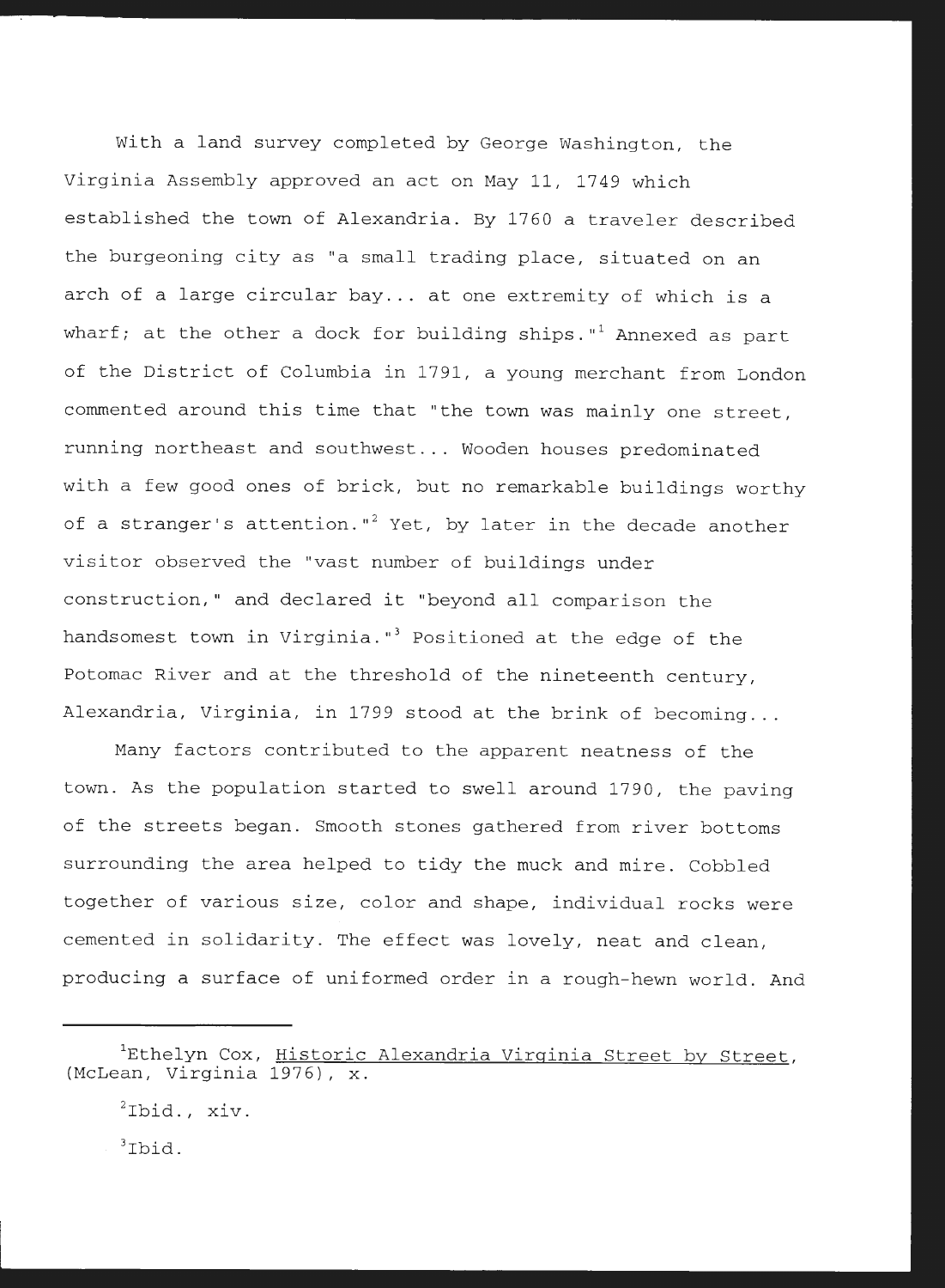yet, a mere stroll down the street would reveal the uneven slope, the wobbly step, which could be produced by each individual stone.

The effect, nonetheless was charming. Houses lined the edges of the road, as assorted and varied in some instances as the cobblestones. Soon regal Georgian manses emerged, as did humble clapboard and brick row houses. Part of this aggregation was the "flounder House," a two-and-a-half-story dwelling resembling a front-gabled house sliced in half (figure 1). Devoid of windows and doors on their taller sides, they drew comparisons to the flounder, a flatfish whose eyes are situated on its upper side.<sup>4</sup> Irregular in appearance, this form gives rise to speculation. Were these blank, windowless sidewalls an attempt to skirt eighteenth century taxation based on the number of windowpanes a house possessed? Or were the blind sides, which often faced north, perhaps an insulation from the chilling winds. Some argue that the law passed at the time of Alexandria's founding which required landowners to build a structure on a property within two years of its purchase, prompted the hasty construction of these irregular structures.<sup>5</sup> Yet, it is doubtful how formally this law was adhered to or even enforced. Rather, as the bustling port town grew, necessity in many cases would serve as police. Christopher Martin, an architectural historian believes simply, "the Flounder was a common building form that

<sup>&</sup>lt;sup>4</sup>M. H. L., <u>Country Living, Historic Alexandria</u>, March 1995 45.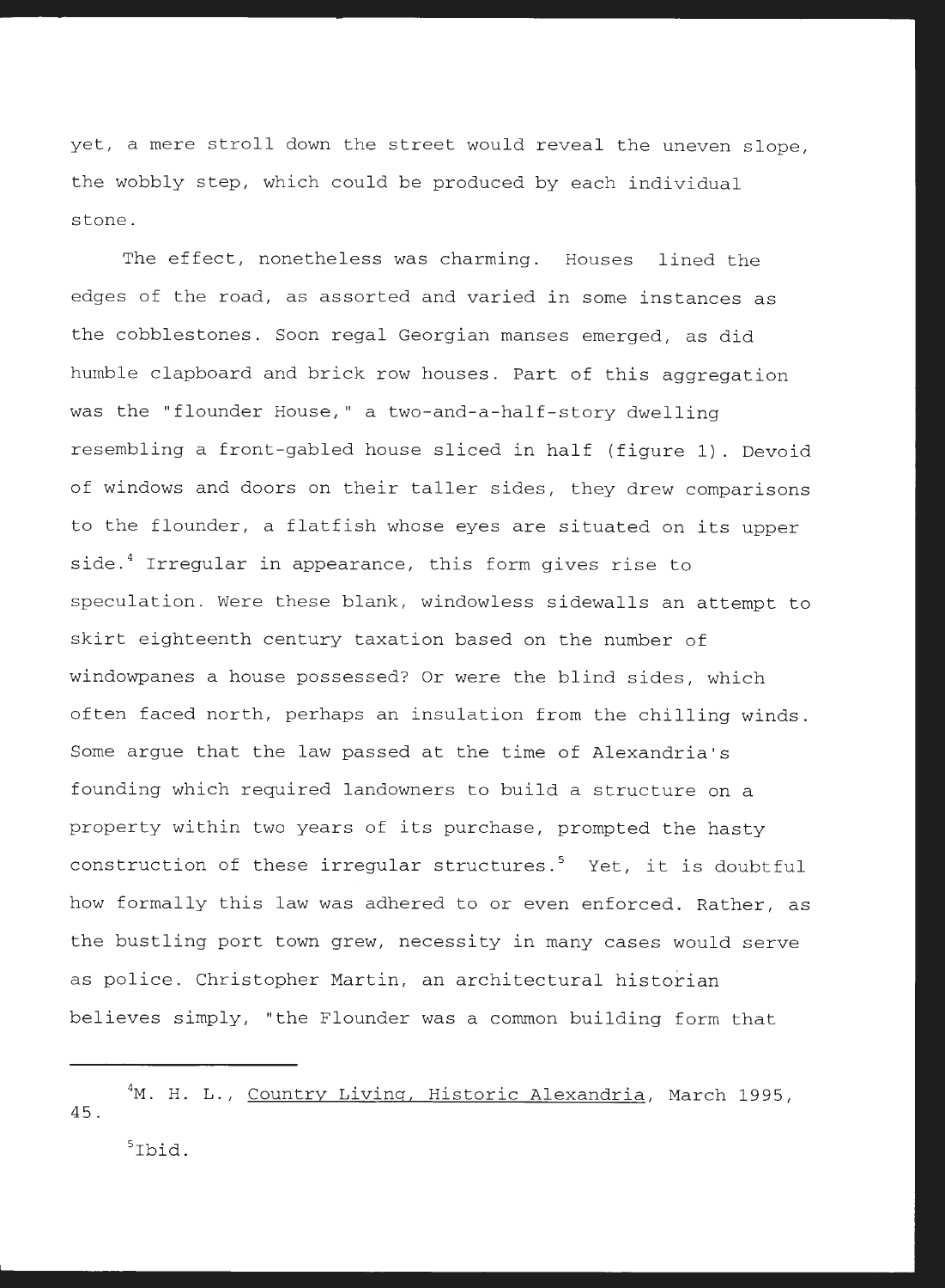

**BEGESTERNING COMPANY AND THE SECOND SECOND SECOND SECOND SECOND SECOND SECOND SECOND SECOND SECOND SECOND SECOND SECOND SECOND SECOND SECOND SECOND SECOND SECOND SECOND SECOND SECOND SECOND SECOND SECOND SECOND SECOND SEC** 

 $\sim$   $\sim$ 

 $\label{eq:1} \left\langle \mathcal{L}_{\mathbf{a}}(\mathbf{x}) \mathbf{x} \mathbf{u}_{\mathbf{a}} \mathbf{g}(\mathbf{x}) \mathbf{v}(\mathbf{x}) \mathbf{x}(\mathbf{x}) \right\rangle = \mathcal{L}_{\mathbf{a}}$  $\sim 10^6$ 

 $^{\prime}$  or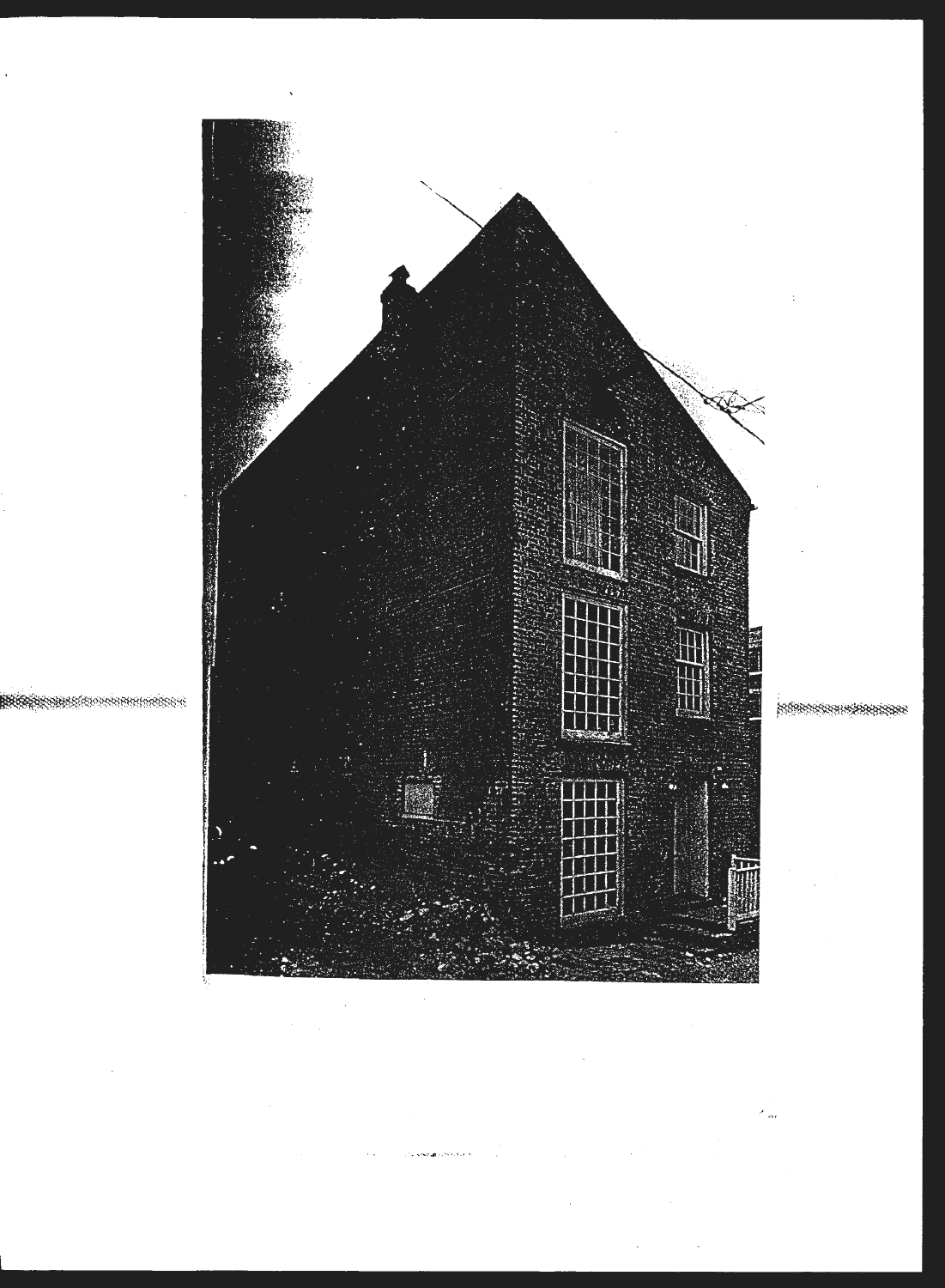populated urban areas during the 18th and 19th centuries." He contends, "narrow and deep, this freestanding building made maximum use of small, closely spaced lots in densely populated cities such as Alexandria." <sup>6</sup>

Population growth would indeed demand the formation of new structures. In 1790 the total population for Alexandria was 2,748. In less than ten years, by the time the census was taken for 1799, the population had nearly doubled, rising to 5,000 individuals.

By 1799, the buildings and households of Alexandria were as assorted and elaborate as the goods which sustained them. Advertisements in the local newspaper reveal the diversity of both the product and the package. Reading of, "spirits in hogsheads, tobacco in kegs, French brandy in pipes, Jamaica sugar by barrel, castile soap in boxes, raisins in kegs, molasses in barrels, lump sugar in lots, hardware in boxes, and china assorted handsomely in cases,  $17$  items juxtapose against imagery. As varied as the commodities bundled, bunched and shipped into Alexandria were the household configurations and the structures which contained them.

An examination of census records for 1799, reveals that households in Alexandria were more than family. Complex arrangements of men and women, free and slave, black and white, combined to form a structure for society. These variegated patterns contained various possibilities. Within this multi-

 $<sup>6</sup>$  Ibid.</sup>

<sup>7</sup>Alexandria Advertiser, December 1800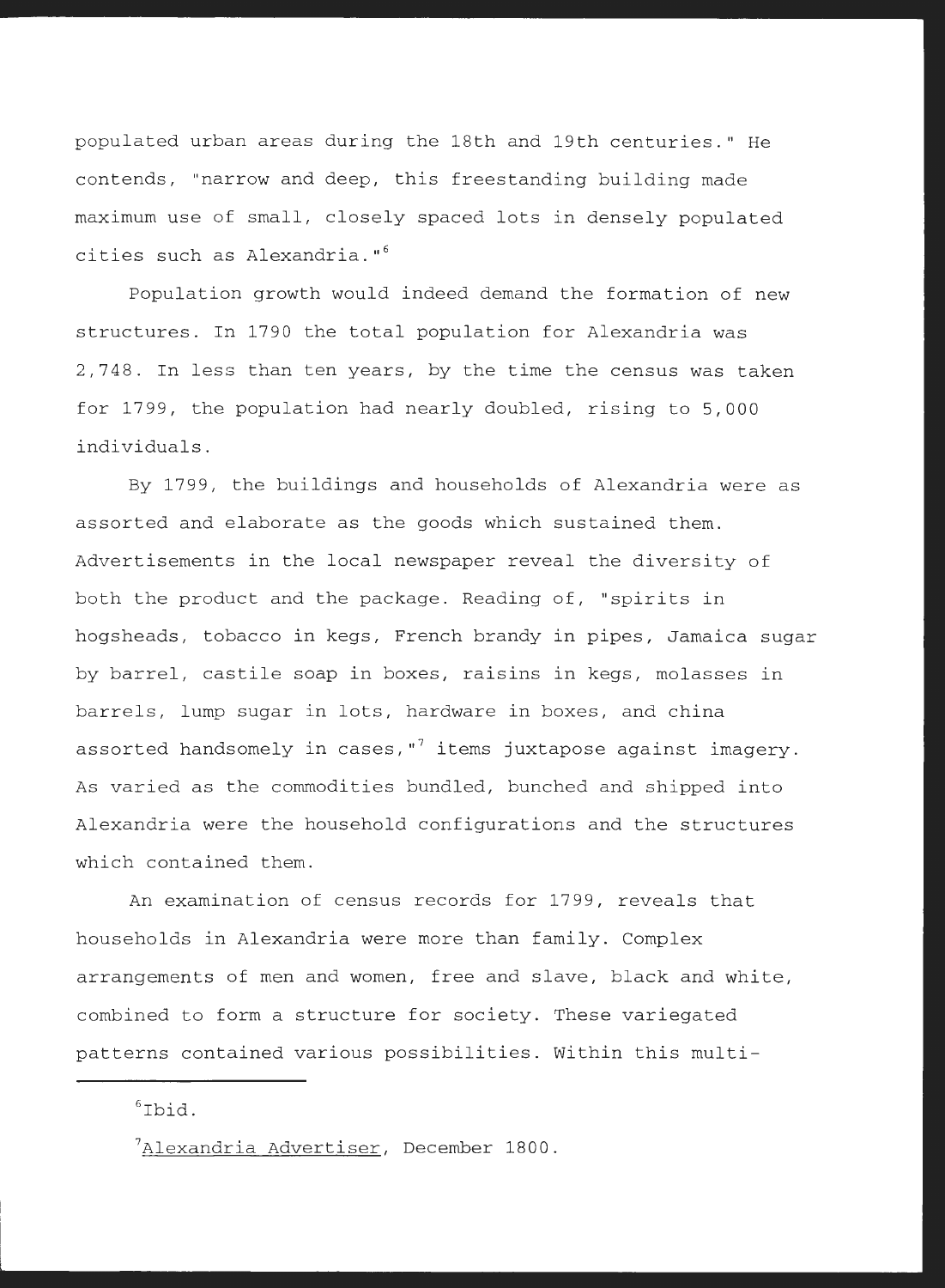layered social and economic organization, conditions exist for connection and tension, strength and weakness, vulnerability and power. Even as the cobblestone streets were lined with various sized and shaped buildings, the households within the structures, were diverse, irregular, and complex.

Handwritten census records from the second ward of Alexandria, Virginia taken in 1799, detail the structure of a household by listing: name of head of household, (or housekeeper); companions of housekeeper, (such as wife, cohousekeeper, mother or sister); occupation of housekeeper; number of children; number of boarders; occupation of boarders; number of servants; number of apprentices; number of adult slaves; number of slaves under the age of sixteen; total number of slaves; and the total number of the household. The record also designates blacks and mulattos (figure 2). Though the census of the second Ward records only a section of Alexandria's population in 1799, with 3,066 members of the total population of 5,000 residing in the second ward, 61% of the population is nonetheless a fairly representative portion (see table 1)

Within this slice of society were found: 454 male heads of households; 57 female heads of households; 422 wives; 987 children; 319 boarders; 177 apprentices; 273 servants; 190 adult slaves, (over the age of 16); 177 young slaves, (under the age of 16). Yet, what can these numbers tell us about households in Alexandria? Statistically, this record creates a mere silhouette of society. But with examination and questioning, distinguishing connections and contradictions, patterns emerge which give mass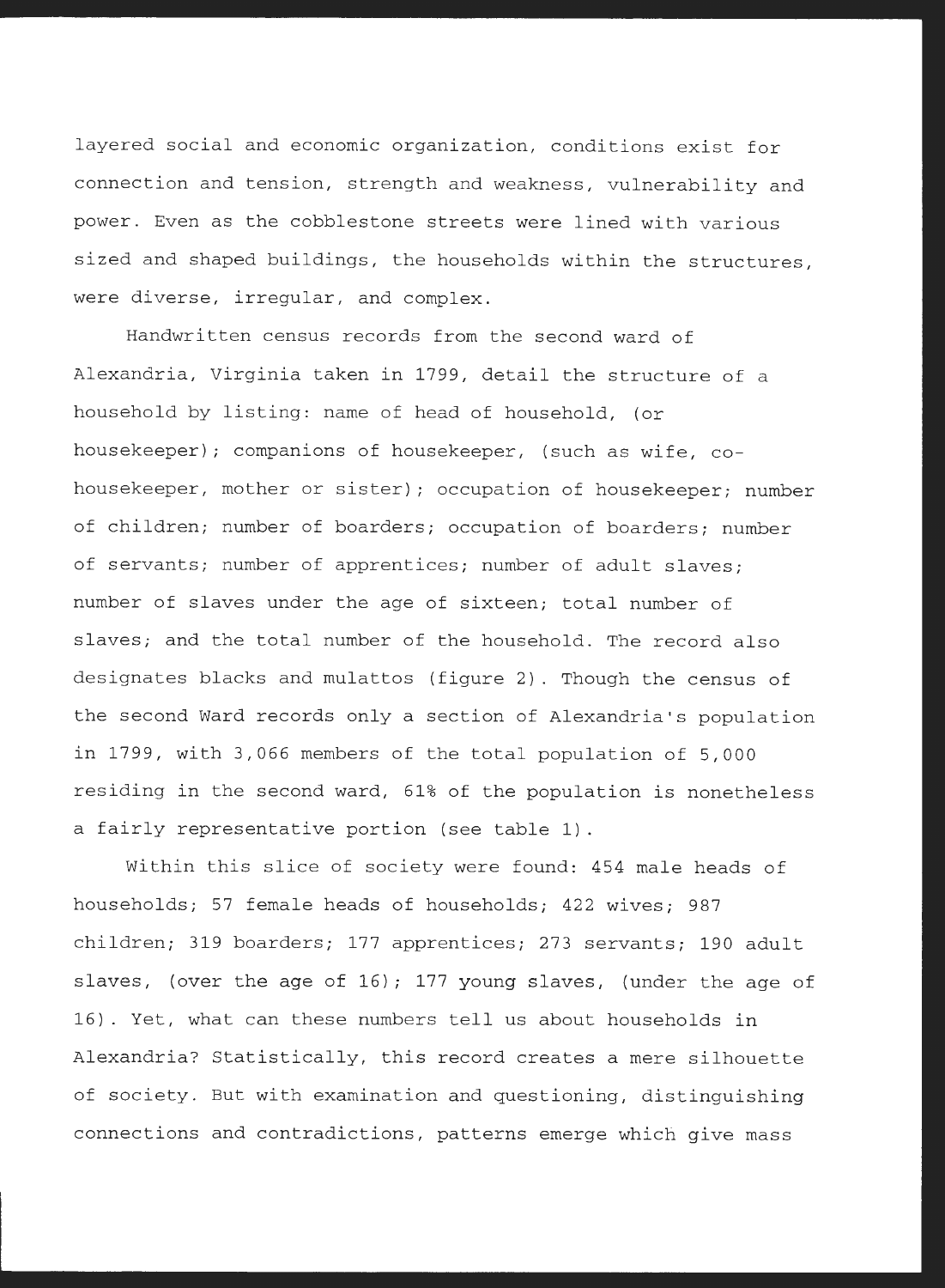$\mathscr{F}$ John Gould Meye Thore keeper M Cleaver Merfe Huckster  $\mathcal{A}^{\mathcal{S}}$ Farah Barber  $\tilde{\mathcal{Z}}$  $d$ .  $\mathcal{F}$ Francis Therrard Metailer  $6 \mathcal{Z}$ Thm Boyer Mife In Mate Cooper Cooper 12 Frederick Kirth não Carpenter hot Crandellblinge Lam! Crandelle Baker Baker.  $\sqrt{3}$  $\mathscr{Z}$  $Z_{\rm c}$ Mary Boomer Retailer James Brown ownfe Boarding House  $\mathcal{B}$ In Nalkom Muje Retailer 10 Rottroud ouge Cooper Alex Than William Earpenter Tolly Tmith (Mulatto) Washer Worman Minny Buckness 200 Washerwoman Tarraby Saves Kliefe Carpenter L. Facol ReintzeleMbole Blackson Ah  $\mathscr{C}$ Painter Bang: Langston Musse a Crawford Muye Sandresser Ann Horwell  $4^\circ$ E.g. M. Adanskerne . Card Boarding house  $\mathcal{J}_{\mathbb{Z}}$ Jory Hurley Ming Bricklayer  $\mathcal{P}_\mathbb{R}$ Be Rutter Mule Boardinghouse 5., Retailer hos Mezarwy VW Je fije Maxwell Mule Taiern Reeper Lowe Hurfe Hodrew Wales Here he owne Mr Toabel Measurer of Trimber Retailer  $\label{eq:2} \mathcal{L}_{\mathbf{X}}\left(\mathbf{z},\mathbf{z}\right)=\left[\begin{array}{cc} \mathcal{L}_{\mathbf{X}}\left(\mathbf{z},\mathbf{z}\right) & \mathcal{L}_{\mathbf{X}}\left(\mathbf{z},\mathbf{z}\right) \\ \mathcal{L}_{\mathbf{X}}\left(\mathbf{z},\mathbf{z}\right) & \mathcal{L}_{\mathbf{X}}\left(\mathbf{z},\mathbf{z}\right) \end{array}\right]$ Washing Ton ton I ofler blude Poatter Hatters .  $\mathbb{R}^n \times \mathbb{R}^n$ Cartines Klock Wetaler **おおま** ショット ※ オンタートリー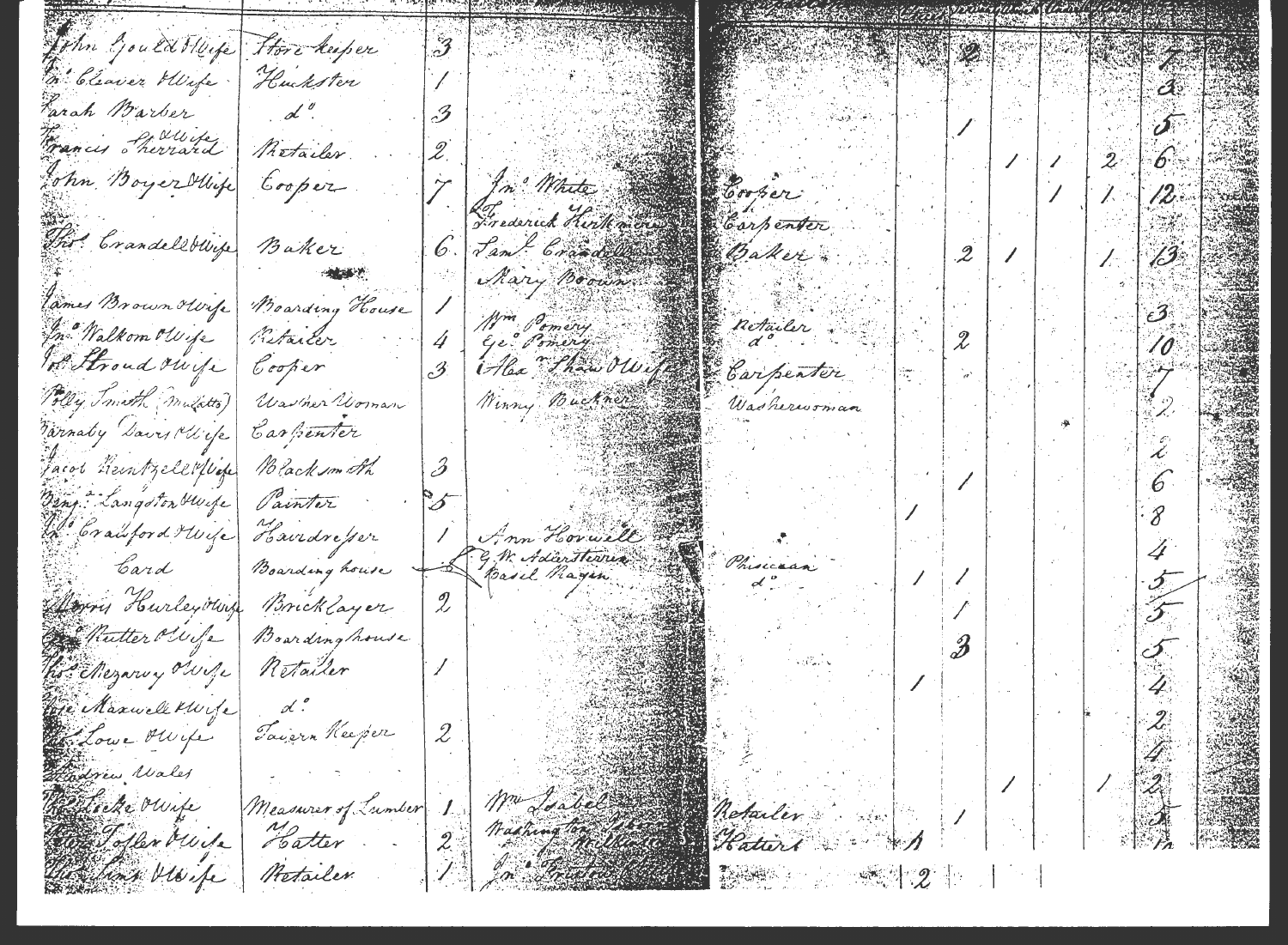and weight to the form.

Clearly, the experience of heading a household was primarily a male experience in Alexandria with 87% of the heads of households being male. Yet, not so easily distinguished, was how this experience varied from individual to individual, household to household, shaping the complexities of the whole. Replete with variables, wealth, health, age, and race---many factors overlapped and crisscrossed adding strength and tension to the system. And what of a woman's experience? Of this world dominated by men, 93% of all male household heads would be paired with a woman. Designated within the census records simply as *wife,* was this existence, this identity, this sphere for a woman truly so clear? And what of the community forged by race, defined through color? This world delineated to appear as black and white, bonded and free, was too filled with distinctions in which gradations emerge as *congianti*.<sup>8</sup>

The very conditions which defined a community and created networks, so too inhibited and prevented unity as well. Though cobbled together in an effort to create an orderly structure, this was a world not nearly so neat, an uneven surface on which to tread.

Taking a stroll through the 1799 census reveals that the average household in Alexandria contained 6 souls. Yet even this figure is deceiving. Complicated by slavery, those households which held no slaves averaged 5 persons; while within the household structures containing slavery, the average household

 $^8\!$ The substitution of a change in hue for a change in value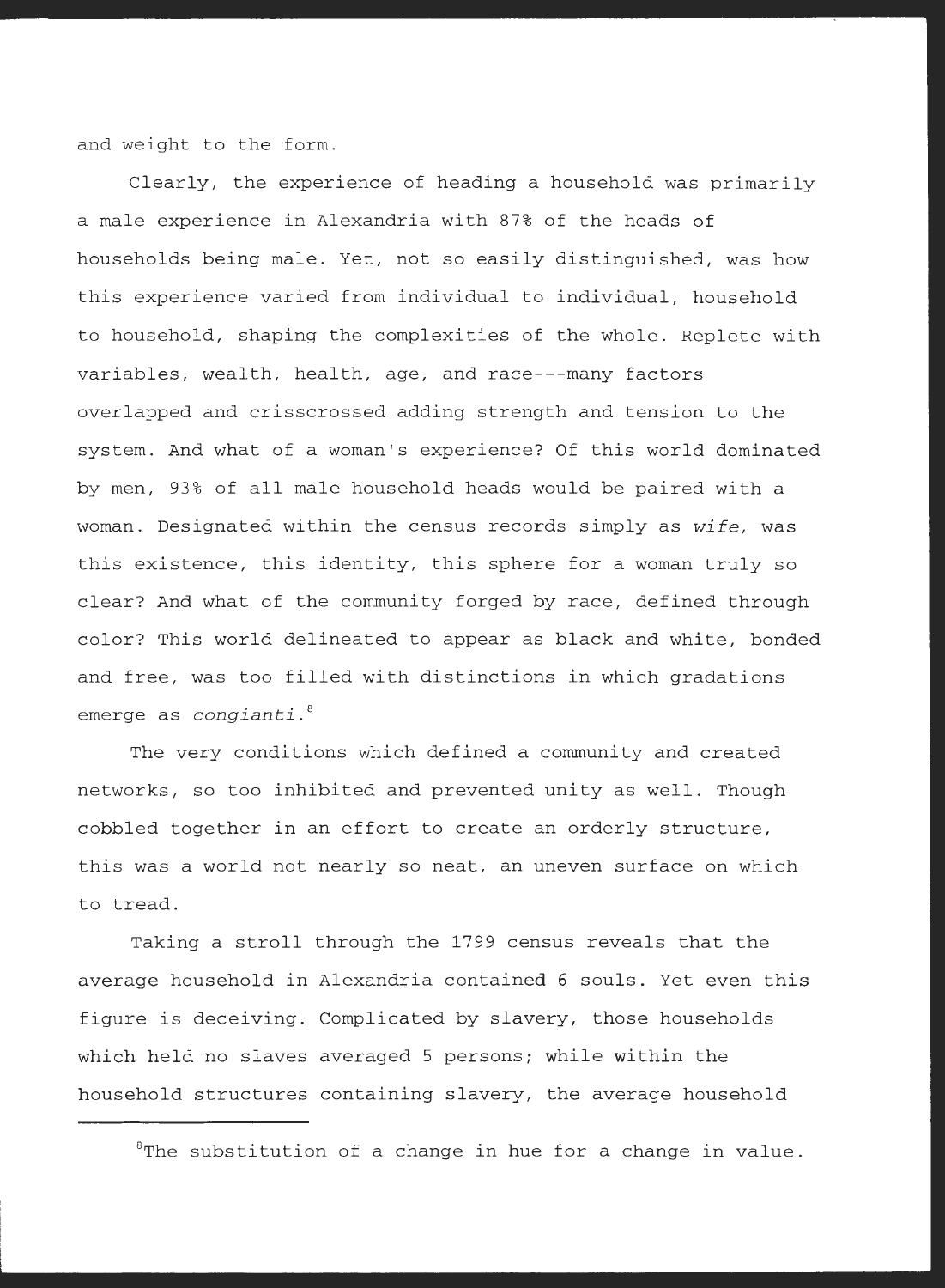| Table ∤                                     |  |
|---------------------------------------------|--|
| Population Profile                          |  |
| The Second Ward of Alexandria, VA, ca. 1799 |  |

| Sub-groups                                                    | Total             | Percent        |
|---------------------------------------------------------------|-------------------|----------------|
| Male heads of household<br>Female heads of household<br>Wives | 454<br>57         | 14.81<br>1.86  |
| Children<br>Boarders                                          | 422<br>987<br>319 | 13.77<br>32.20 |
| Apprentices<br>Servants                                       | 177<br>273        | 10.41<br>5.77  |
| Adult slaves (over age 16)<br>Young slaves (under age 16)     | 190<br>177        | 8.91<br>6.20   |
| Totals                                                        | 3065              | 5.77           |

 $\mathcal{A}$ 

 $\ddot{\phantom{a}}$ 

Source: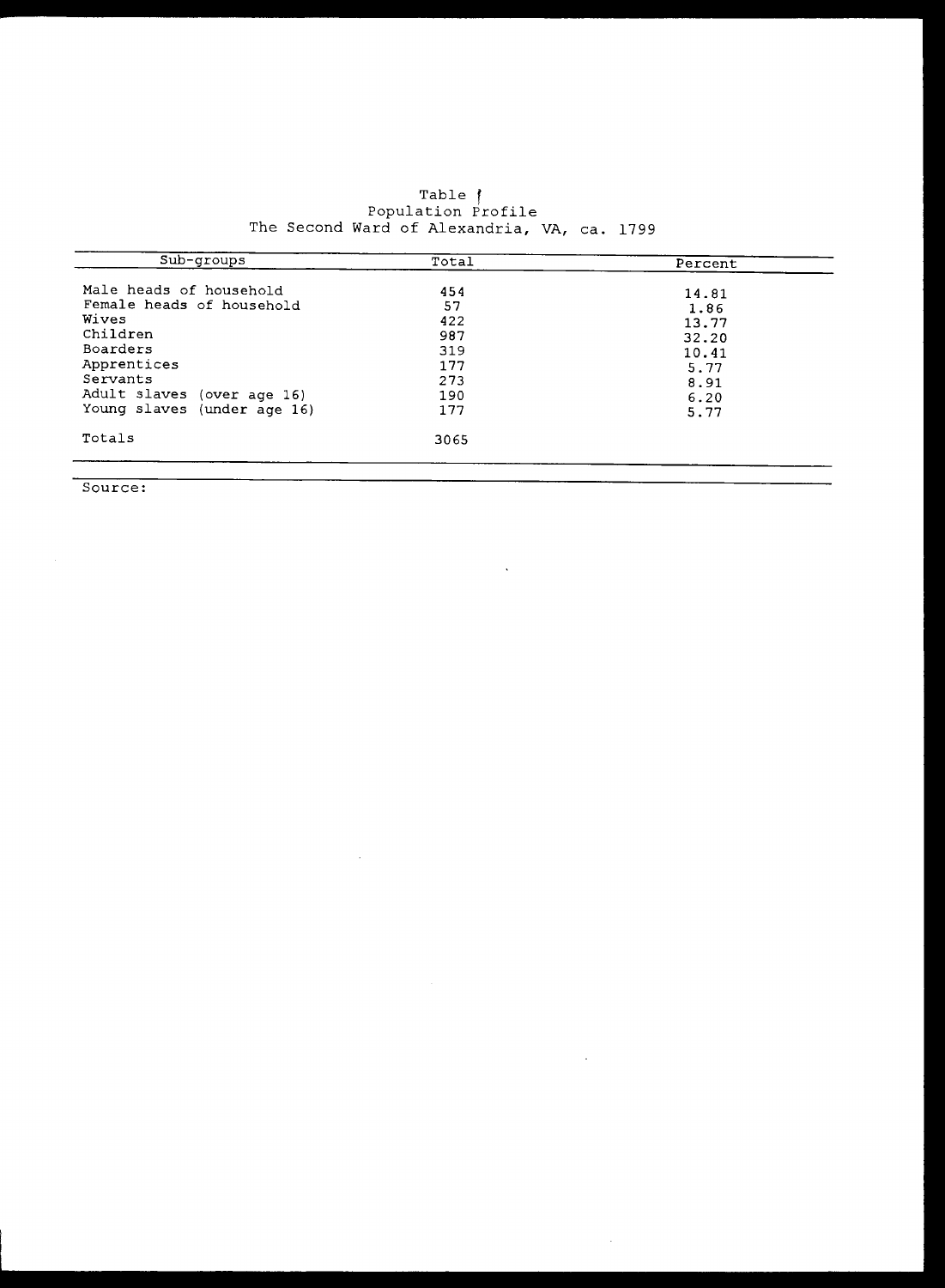size was 10. Double the size of a household not embracing slavery, these figures suggest that households existed within households. And yet, how complete was the whole within the system? Very likely households within the condition of slavery were highly fragmented. Perhaps husband and wife would live together with children, yet more likely they did not. Conditions of wealth and race often precluded kinship. Even within free black households, the figures seem to suggest the splintering of slavery. Whereas white households were overwhelmingly headed by men; with only 11% headed by women, in free black households, women however, headed 43% of all free black households (see table 2). Were these women acquainted with slavery, pre-conditioned for a matrilineal role affording them more independence in a free white society? Or were these women still bound by slavery? Of the free black women heading households in Alexandria, 75% had children. Did some of these women likewise have husbands, who were yet bound out to another household? White women likewise headed households without a husband present, yet in comparison less of these households (45%) had children. Perhaps the disproportionate number of free black women who headed households, is not evidence of matrilineal ordering at all, but of the fissures and disruptions imposed by conditions of slavery on patriarchal families.

Similarly, of all free black households headed by men, only one of these households did not have a wife. James Nutt, a laborer, was the only single free black male household head listed in the second ward census. How did the experience of James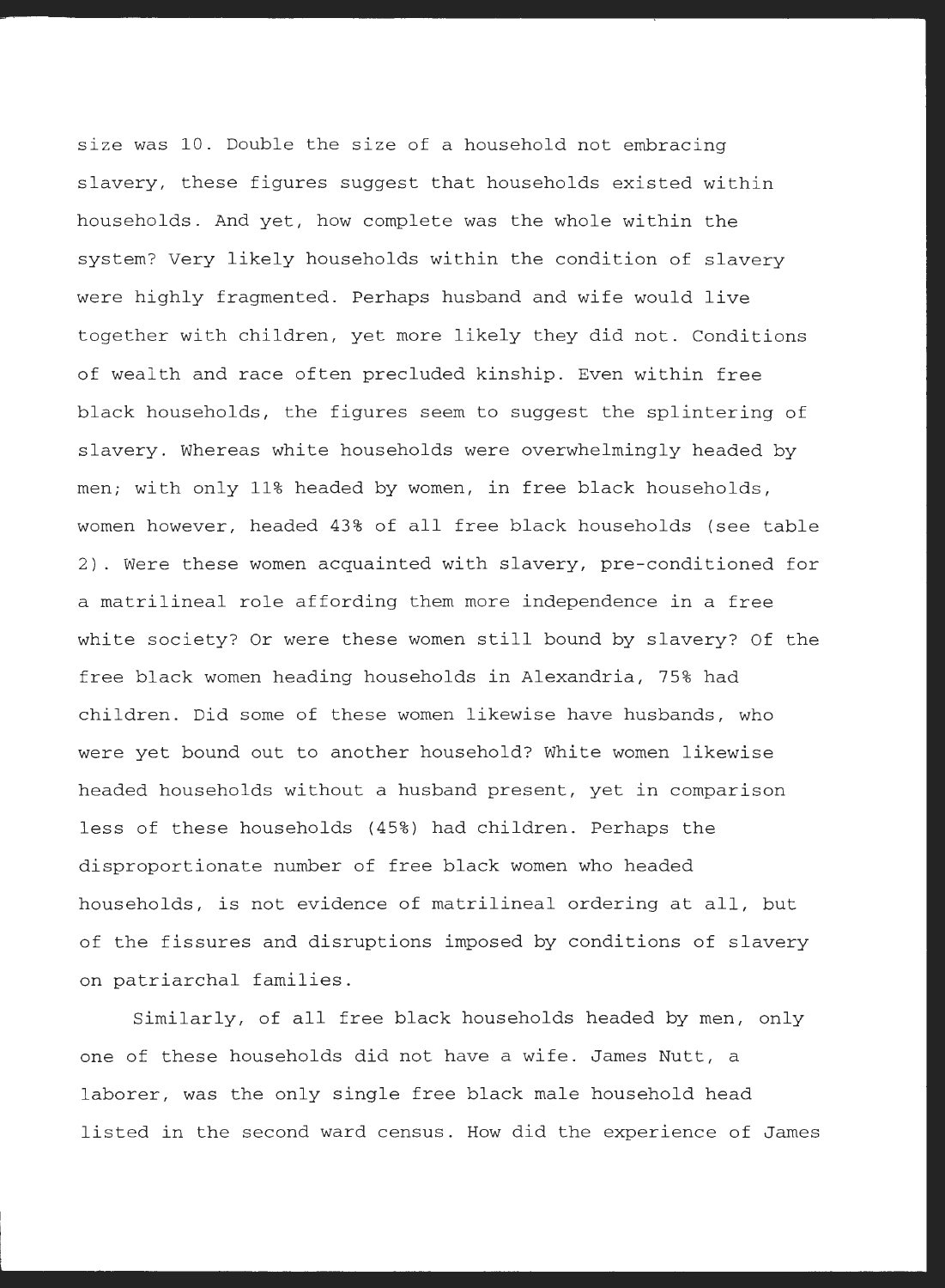|               | <b>Head of Household</b> | <b>With Wives</b> | Single     | W/ Children Only |
|---------------|--------------------------|-------------------|------------|------------------|
|               |                          |                   |            |                  |
| White         |                          |                   |            |                  |
| Male          | 426                      | 414 (97.18)       | 9(2.11)    | 98 (23.00)       |
| Female        | 46                       | 0(0.00)           | 7(15.22)   | 15 (32.61)       |
| Combined      | 472                      | 414 (87.71)       | 16 (3.39)  | 113 (23.94)      |
| Black/Mulatto |                          |                   |            |                  |
| Male          | 28                       | 27 (96.43)        | 1(3.57)    | 13 (46.43)       |
| Female        | 12                       | 0(0.00)           | $-1(8.33)$ | 5(41.67)         |
| Combined      | 40                       | 27 (67.50)        | 2(5.00)    | 18 (45.00)       |
| Total         | 512                      | 441 (86.13)       | 18 (3.52)  | 131 (25.59)      |
|               |                          |                   |            |                  |

### Table *J:.*  Population Profi The Second Ward of Alexandria, VA, ca. 1799

Source: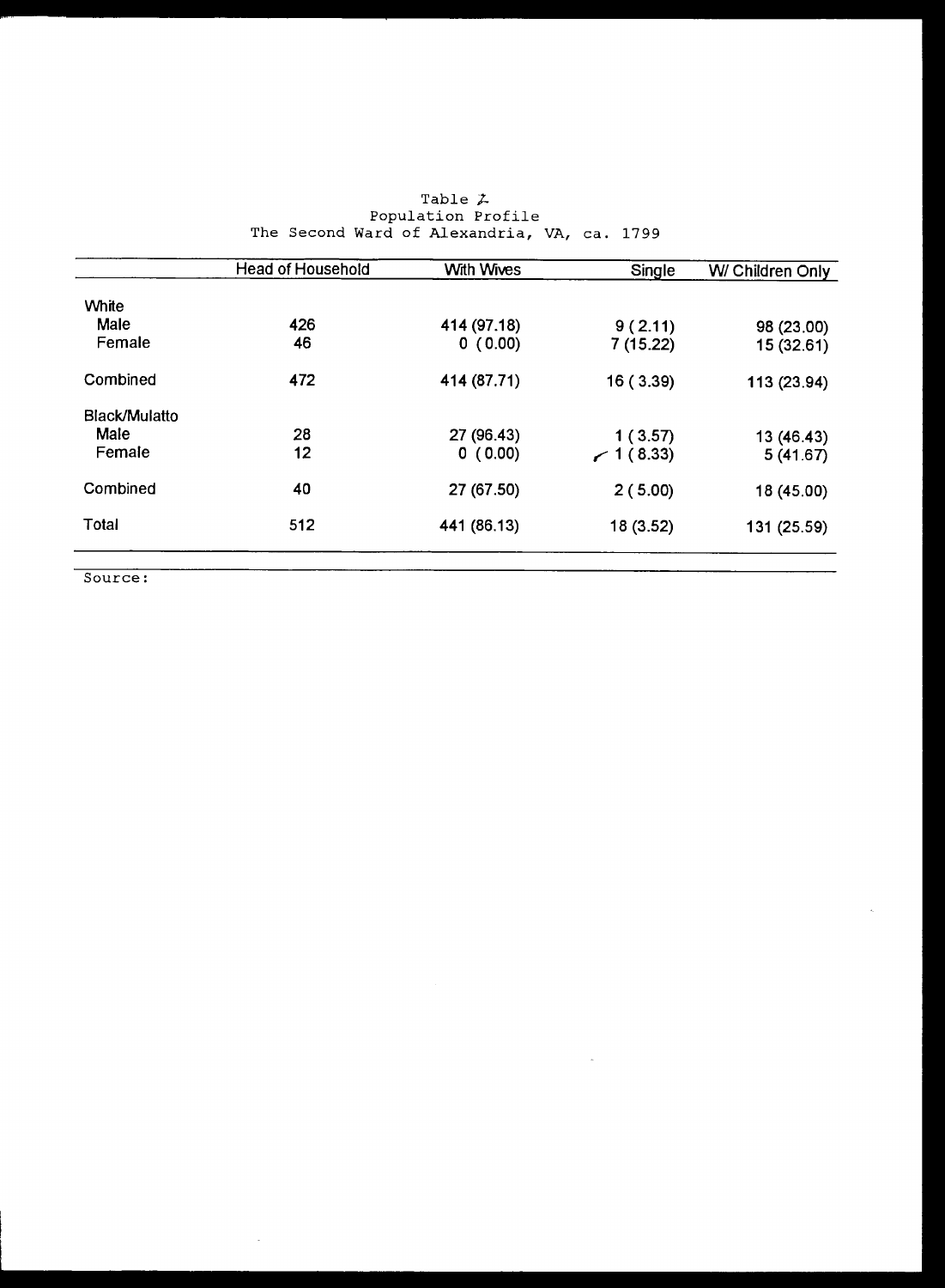Nutt compare to other male household heads in

Alexandria in 1799, and relate to the experience of free black females? How was his singular experience nonetheless similar to other individuals, male and female, at the margin of society?

In order to explore these questions, the census record will be used as a map of sorts of Alexandria. Conducted systematically, census takers walked up one street and down another as they recorded the household population in 1799. Though we have no idea of street names within this survey, or what exact system they followed, with scrutiny some of this mystery unfolds. Step by step, though wobbly, we can follow the path of the census.

With use of materials, such as Historic Alexandria. Virginia. Street by Street, compiled by Evelelyn Cox, this survey of existing early buildings can give a sense of where the census taker may have been. With the help of the database, each household was entered into the computer in order and given a number helpful for tracking patterns and clusters. For instance, household #235 lists John Korn, baker, as housekeeper, living with his wife, six children, one boarder, Jacob Wisemiller (occupation baker), four apprentices, one servant, three adult slaves, and three young slaves. Just the sheer numbers within this household would suggest a measure of wealth that this household enjoyed, or at least the size of a structure required to accommodate twenty individuals. Within the architectural survey, a four-story brick building is pictured (figure 3).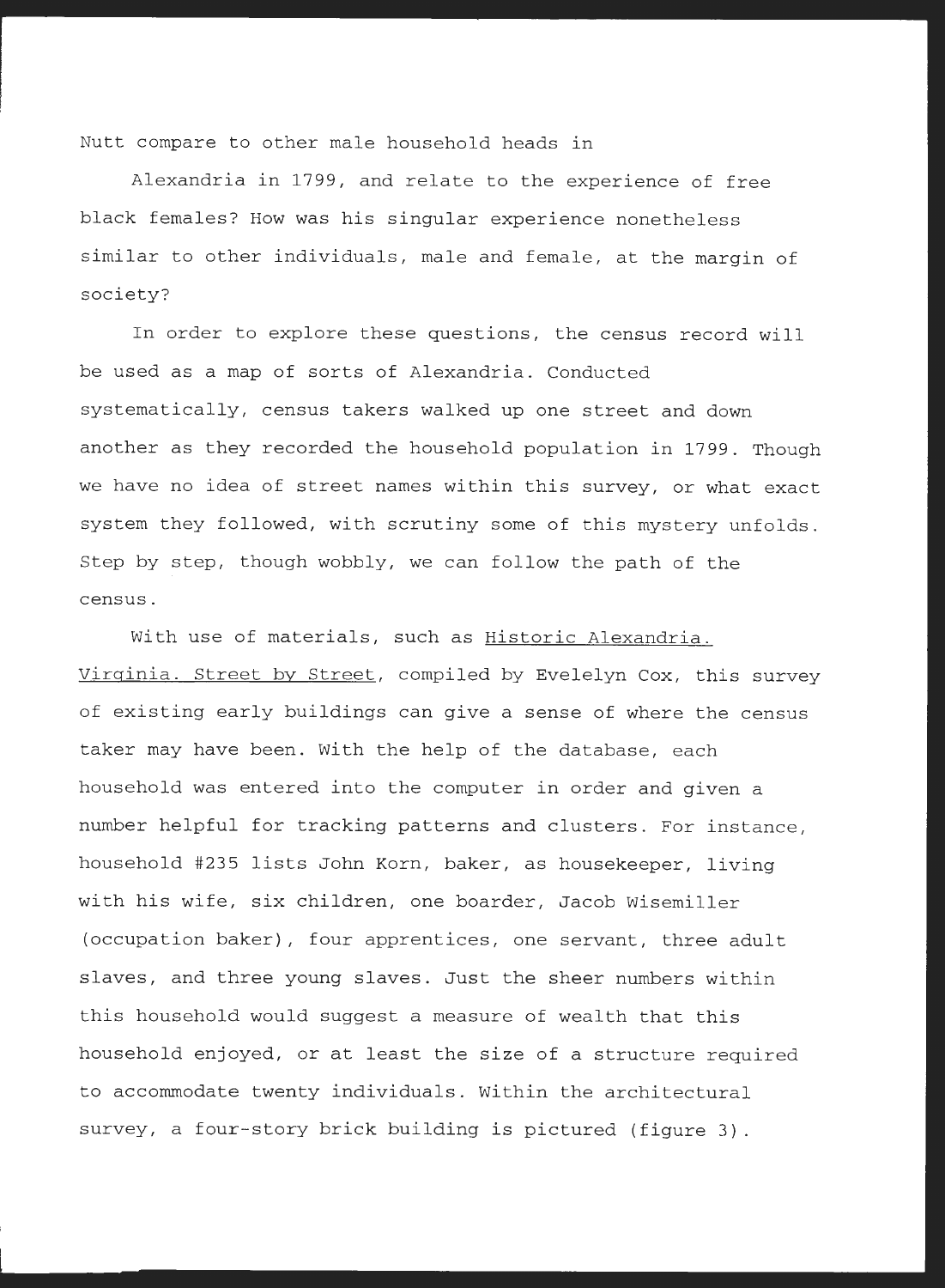Located at the corner of St. Asaph and Prince, this edifice was built before 1796 by John Korn and Jacob Wisemiller, biscuit bakers.<sup>9</sup> Deed records indicate that this building did not change ownership until 1832. With this information a sense of place begins to be established with the help of the census.

Yet this data also reveals an indication of the importance that boarders had in eighteenth century households. Though John Korn is listed as the household head in the census records, and Jacob Wisemiller as boarder, if these two individuals purchased this manufacturing building together, beyond the definitions prescribed by the teen, boarder, Jacob Wisemiller was likewise a business partner. It is not known whether he was an equal partner, yet he would certainly be a significant figure involved in a large baking industry. This raises the question of the significance of boarders in Alexandria households. Who were they? In what ways did boarders form connections within society? Economically? Socially? In what areas did they create tensions, rather than unity in the system?

Men and women, married and single, boarders intriguingly appear by name and by occupation in Alexandria. This simple difference, seems to imply a level of importance of it's own. Aside from children, boarders are the only category in the census records experienced within every free household structure; black and white, male and female (see table 3). Though boarders did not exist in every household, one in three households had boarders. Whereas in free black households, no servants, apprentices, or

<sup>9</sup>Cox, <u>Street by Street</u>, 130.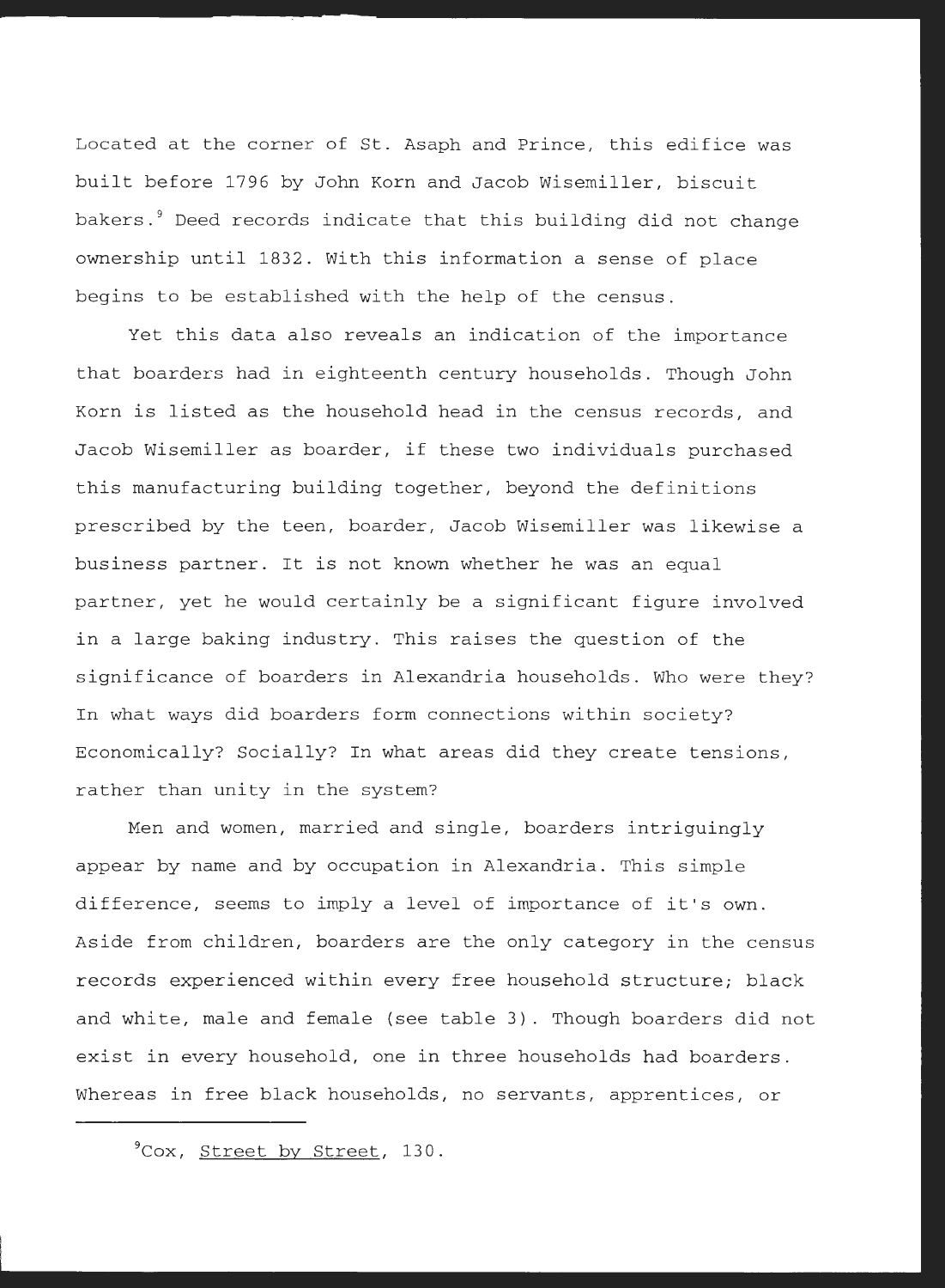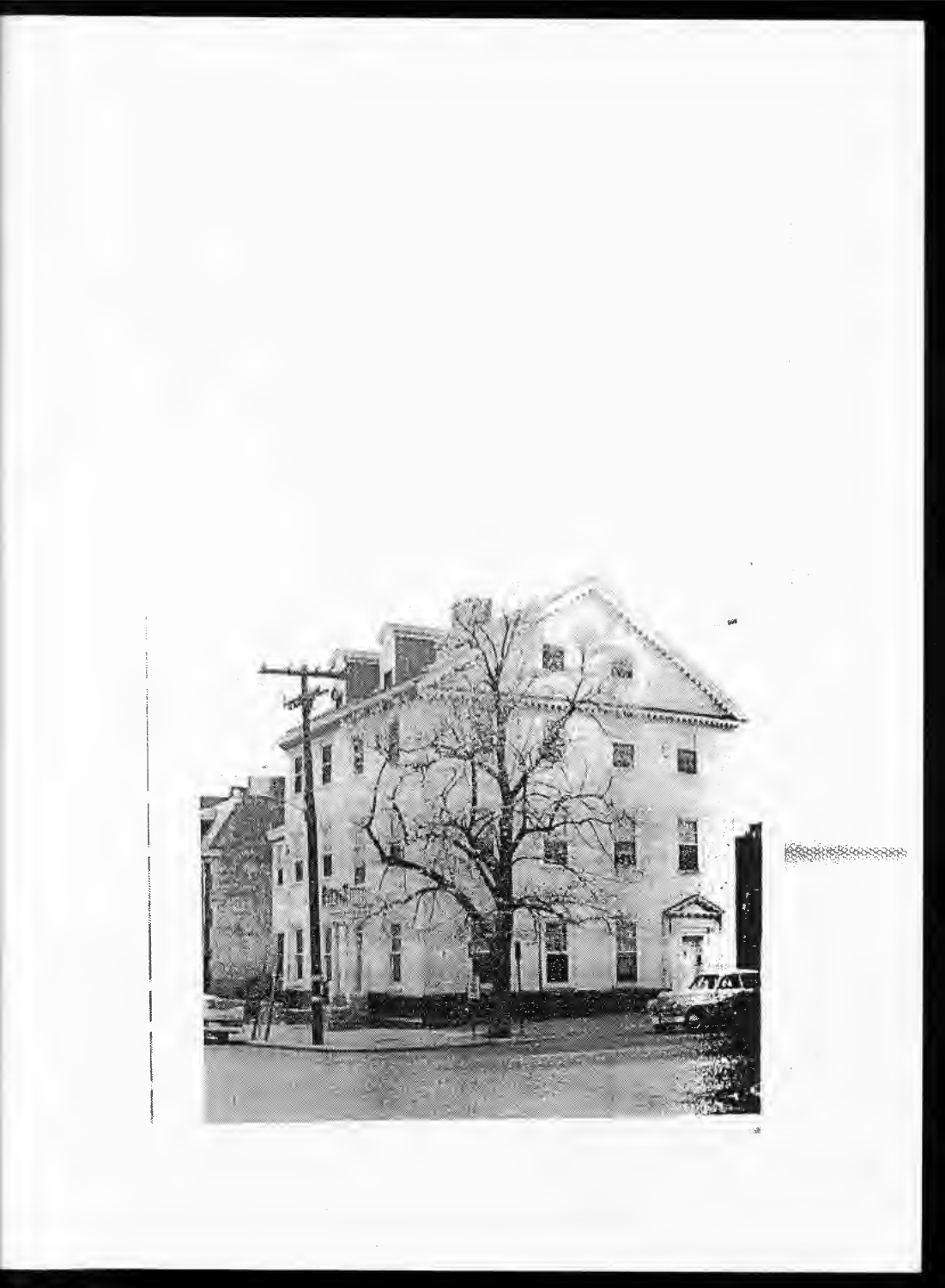slaves are listed for any household headed by men or women. A form begins to appear, suggesting that in a system which exploited labor of an enslaved black population, in which indentured servitude and apprenticeship were a form of poor relief, boarding may have been an inversion of this system. Turned around, boarders were not owned themselves, nor did they assume the risks of ownership. Sheltered and fed, household owners held the responsibility for maintaining the household. Boarders certainly benefitted from the labor of the household in many ways, through wives, servants, slaves and others.

Yet the interplay exists, did the existence of the household serve to benefit the boarder, or did the boarder exist for the good of the household? Within this cobbled world, it seems likely that both conditions were likely to apply. Yet undoubtedly problems were also created in households intermingled with men and women not related to one another. Though it appears from the census records that boarders were crucial in Alexandria society in the late eighteenth century and critical to the economy of the household as well. Of all occupations listed in the second ward census, from butcher, to baker, to candlestick maker, of all households with boarders, 54% of all boarders held occupations identical to or related directly to the household head's occupation (see table 4). Logically the most common occupation for boarders in Alexandria corresponds directly to the most common occupation for household heads as well. Seventy five household heads in the second ward were merchants, nearly one fifth of the total white male headed households. Of this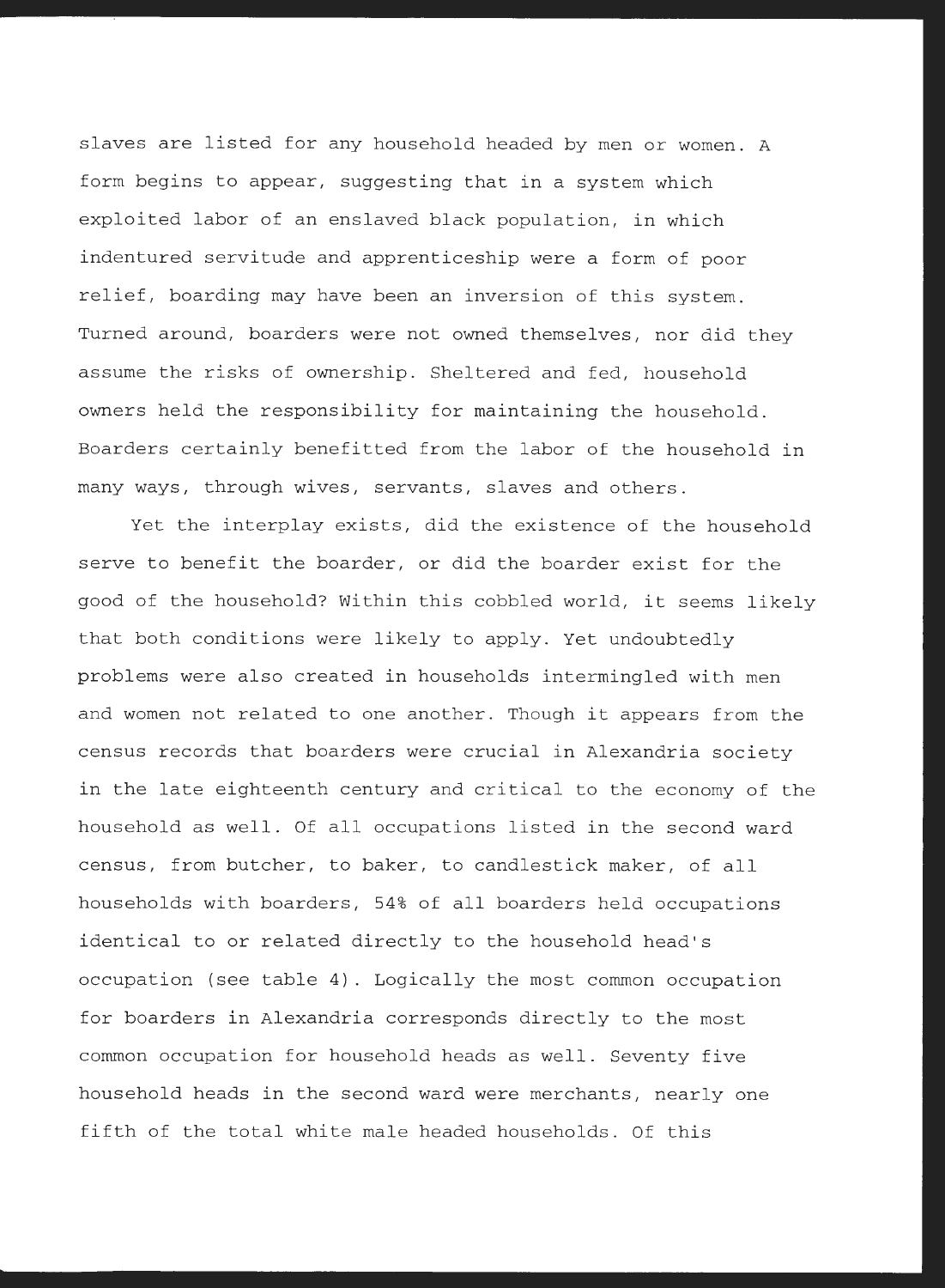predominate group, 64% also had boarders. Of those merchants with boarders, 67% of those boarders were either merchants or clerks. These percentages indicate that boarders enjoyed the benefits of a household as did a household benefit from boarders. Networks and clustering often emerged within households for economic benefit.

This clustering of occupation was also manifest house by house, street by street. Within one series of the census record, listed numerically from #37 to #54, thirteen of these eighteen household heads were merchants. Of these thirteen merchants, nine had boarders which were clerks. Intertwined and connected, these merchants and clerks, property owners and boarders, forged an identity of community which has become somewhat of a legacy. It seems likely that these eighteen households are part of the contingency which even to the present day is referred to as Merchant's Row (figure 4).

Yet, Merchant's Row was certainly comprised of much more than merchants. These households were recorded in the census records directly after E.C. Dick, physician, and Aaron Hewes, hatter. A 1795 insurance policy covered a two-story building owned by Aaron Hewes, with a sign reading *Hatter's Shop built of wood* on the front. 10 This structure is located on the 200 block section of Prince street. The beautiful brick townhouses which adjoin Aaron Hewes Hatter's Shop built of wood, are believed by some to still be the finest 18th century street facade which exists in Alexandria. More than handsome brick townhouses gracing

<sup>10</sup>Cox, Street by Street, 124.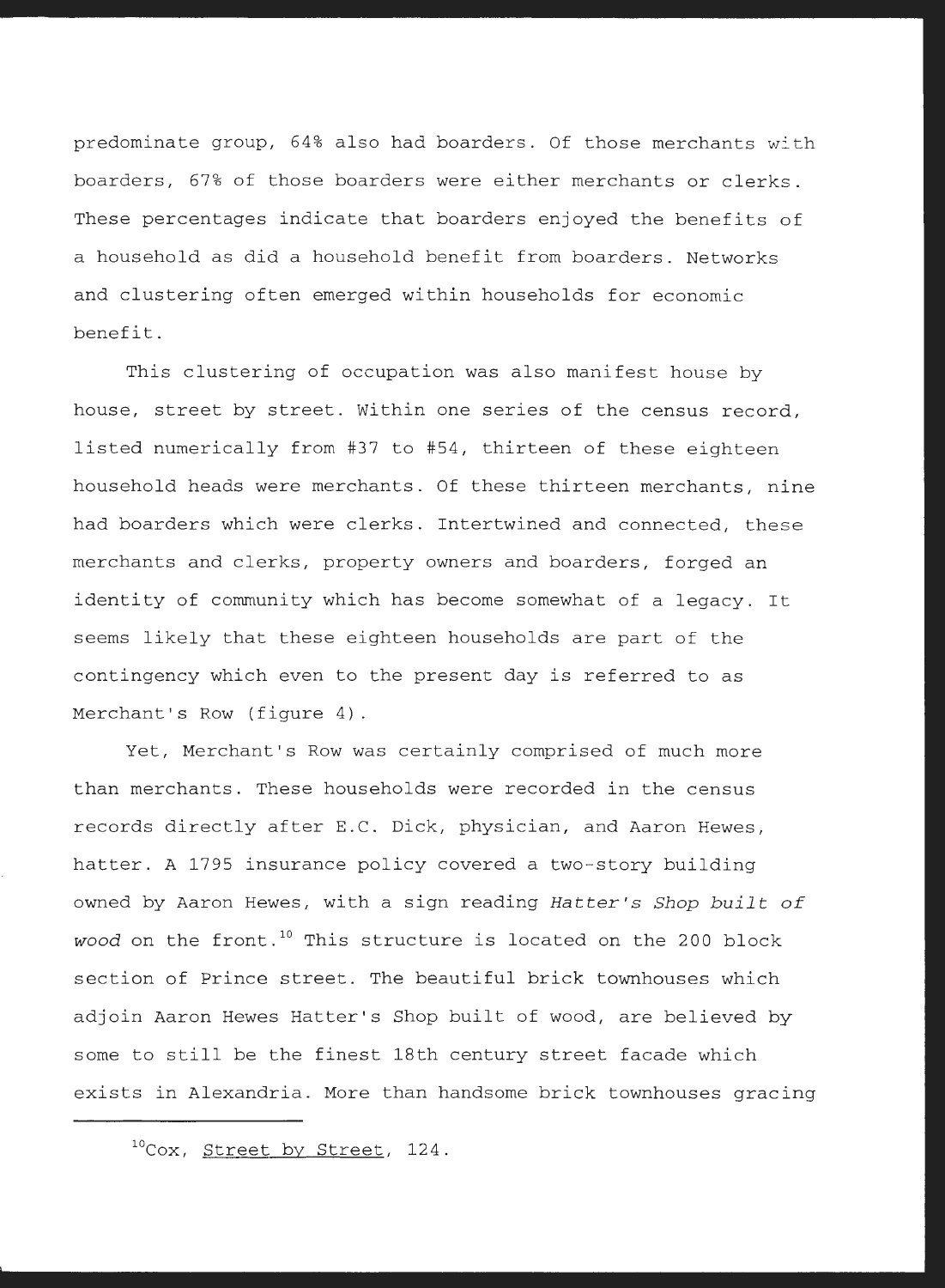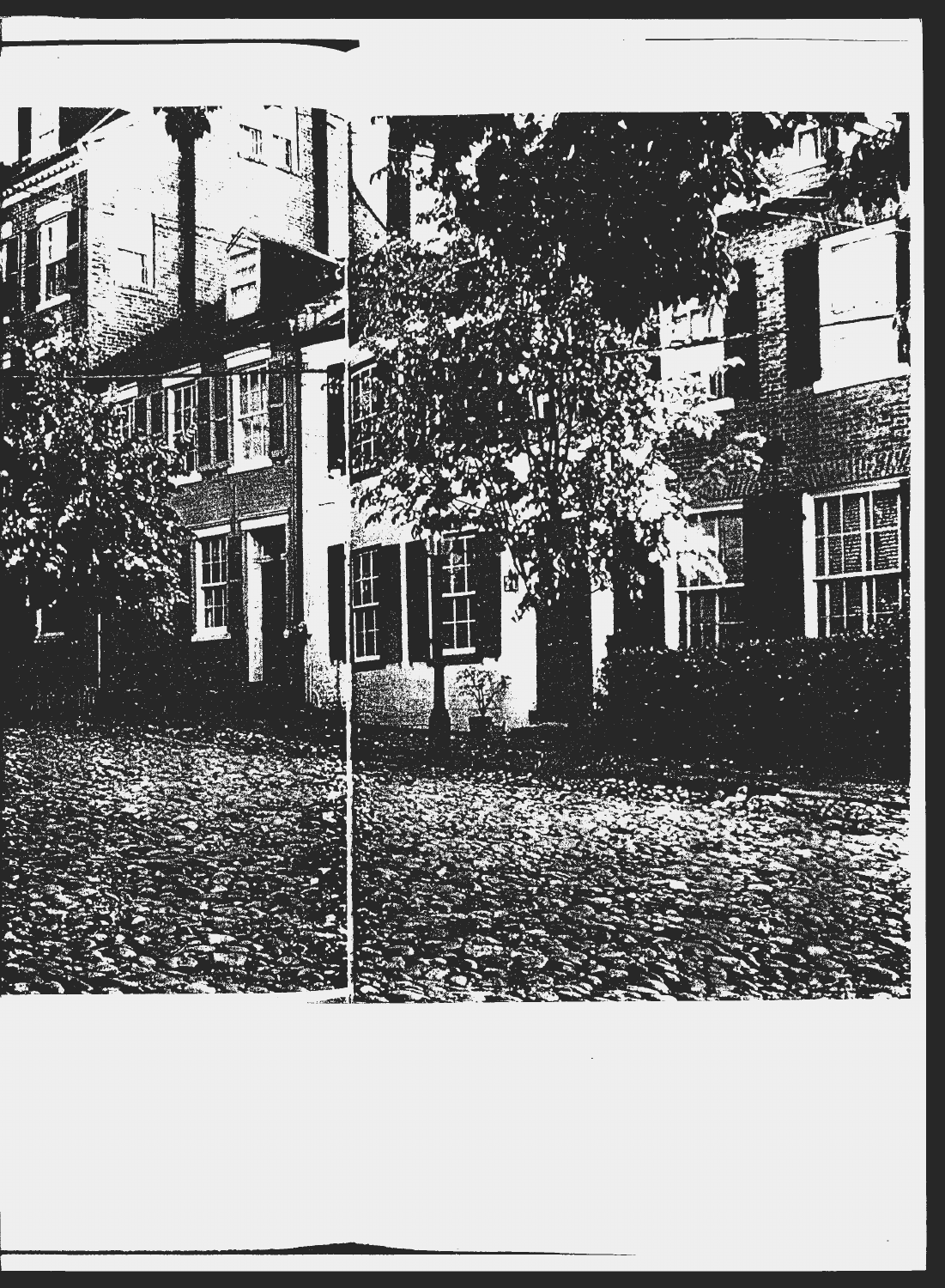Prince Street, these elegant structures, owned by merchants, contained vast and varied contents in the eighteenth century.

Incredibly, this community encompassed the lives of 208 individuals. The average sized household residing within this span, was 11 people per household. None of the households within this clustering would be considered "nuclear" or comprised of only blood kin, and over half of these households also had slaves. Within these eighteen households, containing an amalgamation of merchants and clerks, every household, except one, had a wife. Listed simply, recorded without names, here a community of women also existed. How integral were these women to the economy of the merchant community?

Merchants, boarders, clerks, children, apprentices, servants, and slaves ... some were related by marriage, others by economy. Within this complex network, very likely the management of many of these 205 individuals was under the supervision of a woman listed plainly as, wife. Of these 205 souls, only two women's names appear. One, Catherine Whitcroft, occupation not listed, was a boarder in the household of Alexander Kerr. The other name is the only household head listed within this row of merchants without a wife, Hannah Griffith, a boardinghouse proprietor. The census records detail Hannah Griffith's own household as containing 4 children, 1 apprentice, 2 servants, and 22 boarders. The presence of this lone woman may at first glance appear to add confusion within this clustering and arranging of economics and gender, yet upon examination, even this departure applies to the pattern. Each of the 22 boarders in Hannah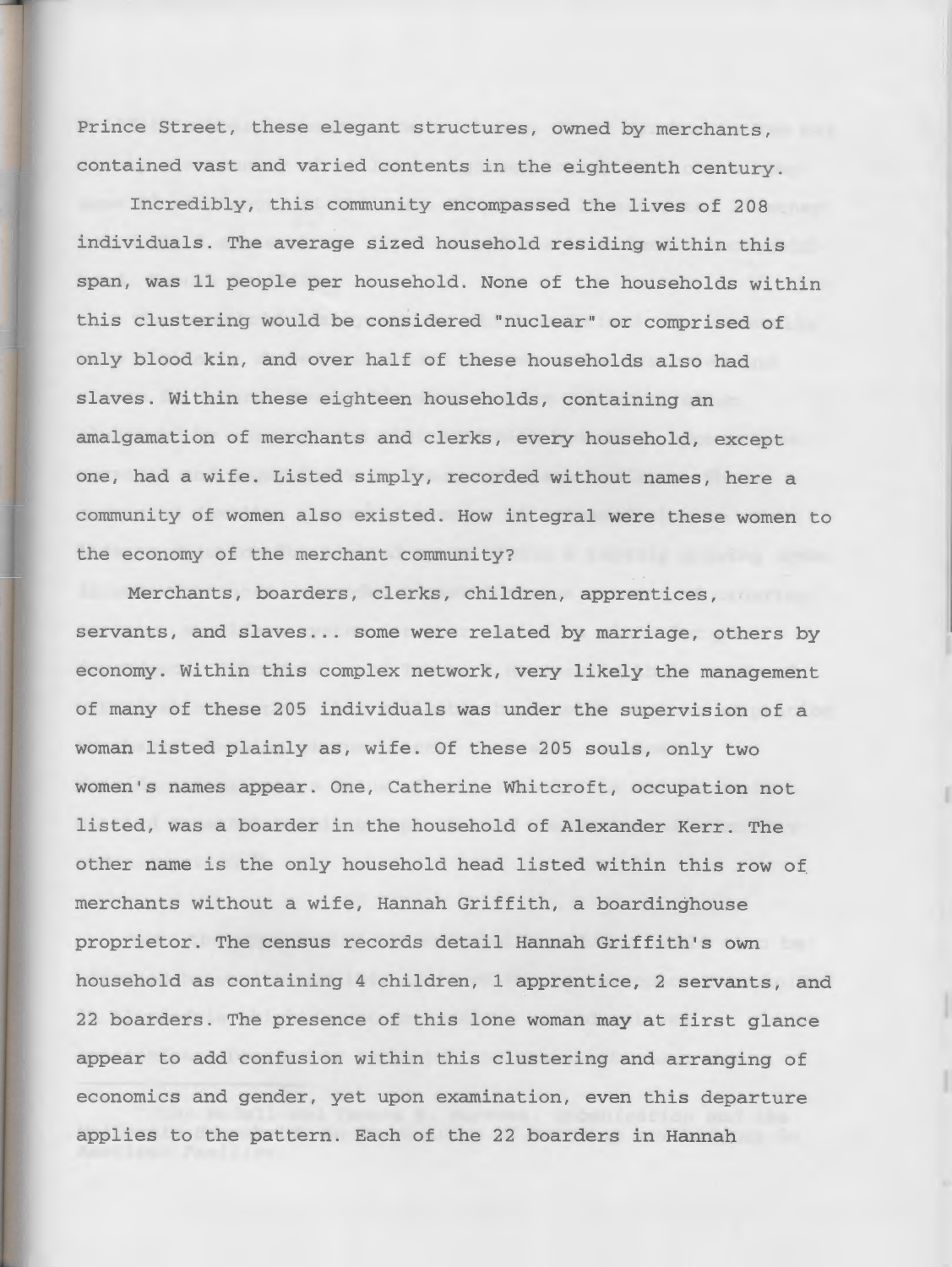Griffith's boardinghouse were merchants. Thus, Merchant's Row was likely a community of at least eighteen households, containing some 43 merchants, 51 children, 49 slaves, 25 servants, 11 other boarders, 8 apprentices, 17 wives and one lone female household head, Hannah Griffith.

The household configurations which comprised this community were similarly shaped and molded in some areas, assorted and uneven in others. Households were complex networks, often clustered by economy, and cluttered with boarders, apprentices, servants and augmented with fractured slave families. These augmented families presented a means of accommodation to urban life, a solution for limited space within a rapidly growing area. In some instances, extended households were a means of ordering society, a welfare system for poor relief, a place for poor dependents. John Modell and Tamara K Hareven in their study of urbanization propose that malleable households were an adaptation to chaotic housing circumstances, confusion, economic considerations, and a means of socialization in which people settled together within groups sharing commonalty of ethnicity and occupation. $11$ 

Yet, the opportunity for extended households could also be effected by wealth and life cycle of the housekeeper. Households in Alexandria which Jo not extended to include slaves, apprentices, boarder or servants, are prevalent among the

<sup>11</sup> John Modell and Tamara K. Hareven, *Urbanization and the Malleable Household: An Examination of Boarding and Lodging in American Families.*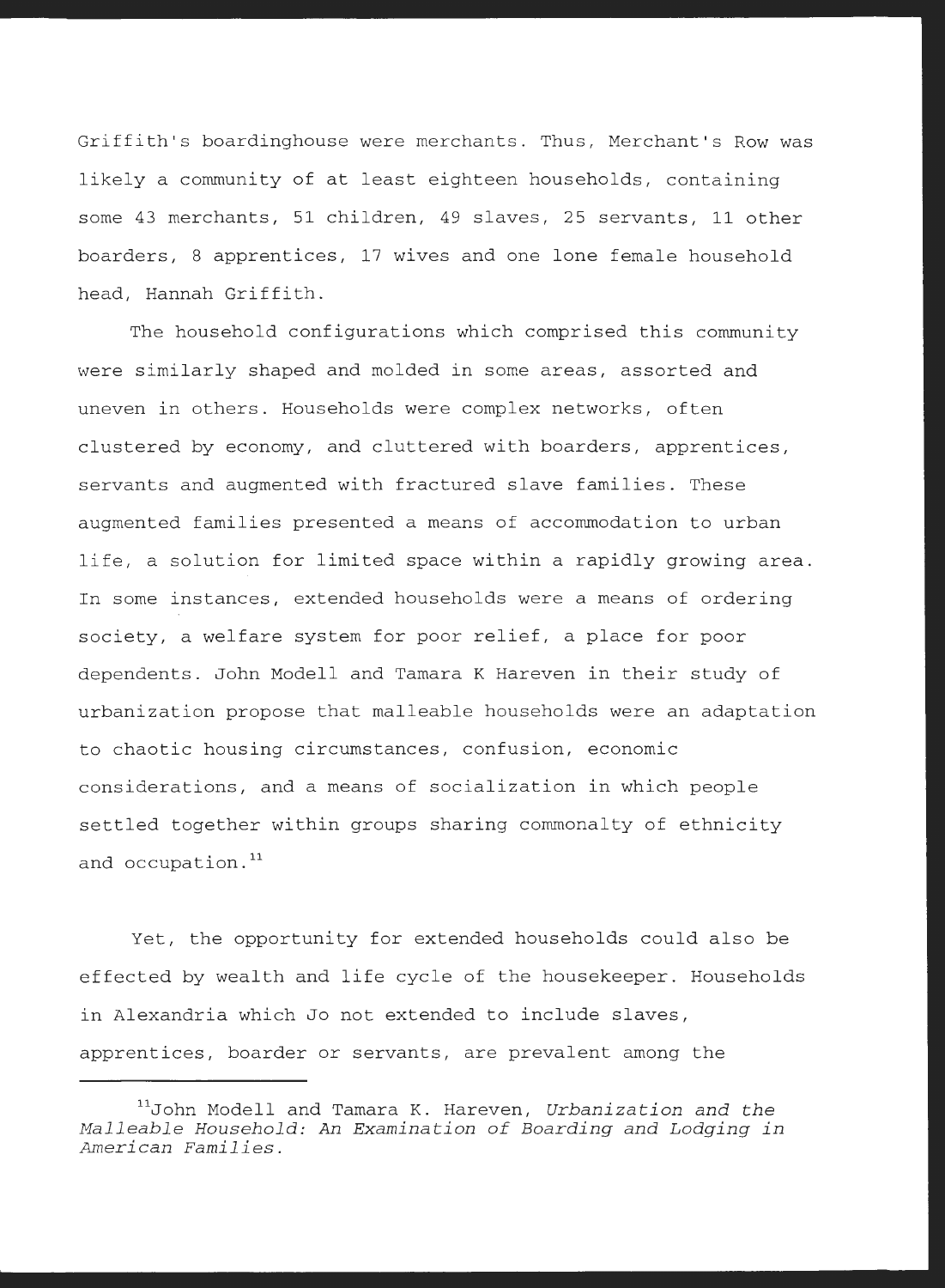marginalized section of society, blacks and females. While only 23% of free white male headed households would be considered a nuclear unit, or comprised only of parents and children, this percentage rises to 38% in female headed households, then climbs to 45% in free black households (table 5). Though the census does not record ages of housekeepers, this factor may also be a consideration for some households which have a nuclear structure.

When households in Alexandria are comprised solely of family members, networks of economic support still emerge. Though this clustering may not be quite as apparent as in Merchant's Row, neighborhoods nonetheless appear in the second ward which were comprised solely of nuclear families. Smaller groups typify these bundles as do the occupations of the housekeeper. One example is of three laborers, Lyndon Cattleton, Josiah Ward, Nathaniel Wallace, which appear in a row in the census. Each have a wife, each have two children. No clear pattern emerges, but these communities are often packaged into groups of three or four families, comprised solely of parents and children, occupations of household heads varies from grocers to blacksmiths and shoemakers. Which side of the street these households were on become increasingly difficult to trace. Perhaps the street itself is not fully formed. Emerging in alleys, in sheds, crude tenements were constructed in the margins of society. Often wedged in the census between prominent names, the record lists, P. L. Marsteller, vendue master, his advertisements frequent the Alexandria Gazette auctioning everything from boats to buildings. Near by and next on the census is listed Colonel George Gilpin.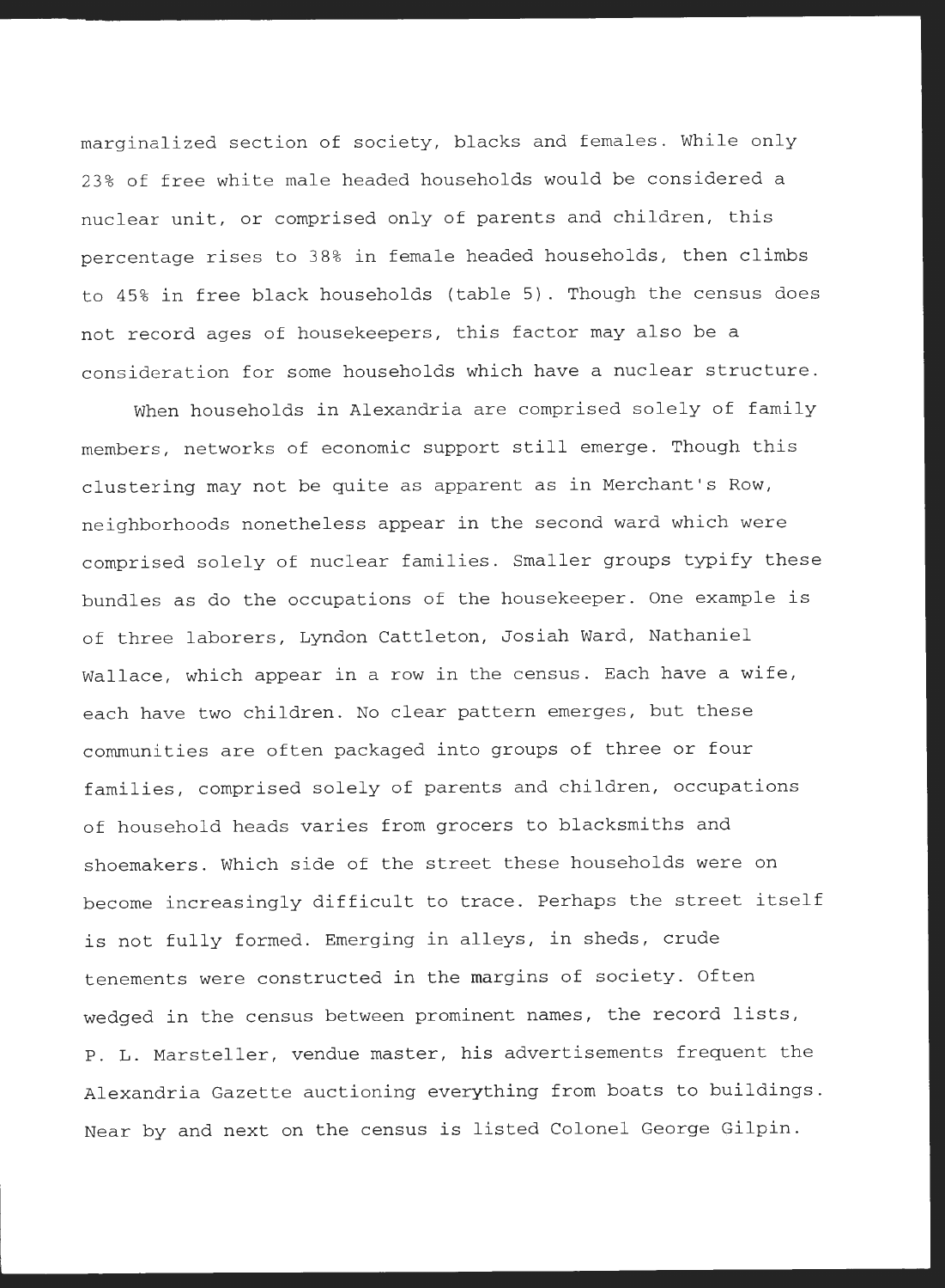| <b>Head of Household</b> | With Wives  | Single                    | With Children Only |
|--------------------------|-------------|---------------------------|--------------------|
|                          |             |                           |                    |
| 426                      |             |                           | 98 (23.00)         |
| 46                       | 0(0.00)     | 7(15.22)                  | 15 (32.61)         |
| 472                      | 414 (87.71) | 16 (3.39)                 | 113 (23.94)        |
|                          |             |                           |                    |
| 28                       |             |                           | 13 (46.43)         |
| 12                       | 0(0.00)     | 1(8.33)                   | 5(41.67)           |
| 40                       | 27 (67.50)  | 2(5.00)                   | 18 (45.00)         |
| 512                      | 441 (86.13) | 18 (3.52)                 | 131 (25.59)        |
|                          |             | 414 (97.18)<br>27 (96.43) | 9(2.11)<br>1(3.57) |

 $\label{eq:2.1} \begin{split} \mathcal{L}_{\text{max}}(\mathcal{L}_{\text{max}}) = \mathcal{L}_{\text{max}}(\mathcal{L}_{\text{max}}) \end{split}$ 

 $\mathbb{Z}^2$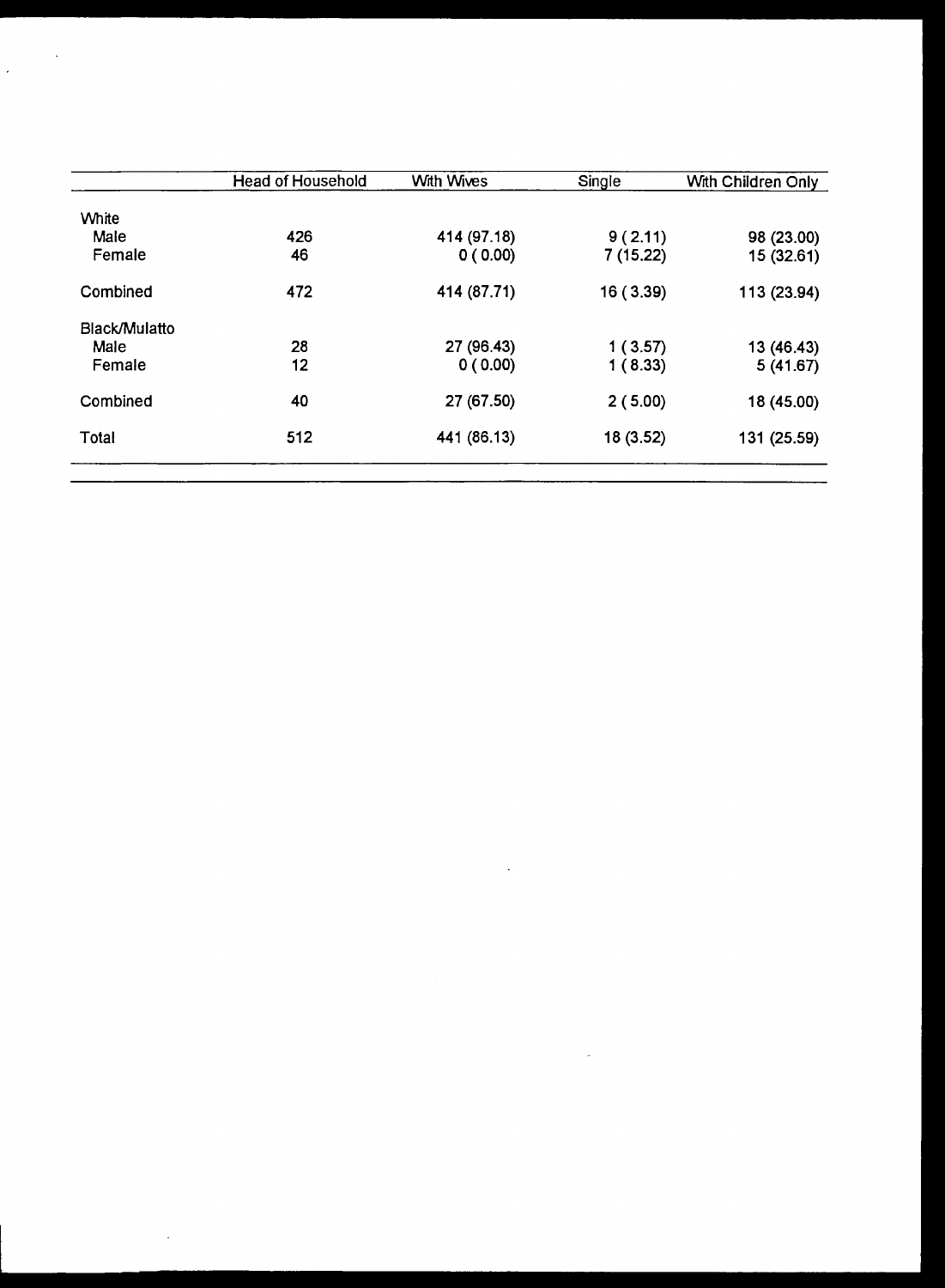Gilpin served with the Revolutionary troops, and as a pall bearer at George Washington's funeral. His obituary praised his "personal exertion towards the improvement of the

town.  $1^{12}$  The engraved map of Alexandria which he created as the town's leading surveyor in 1799 promotes this desire (figure 6). Yet no map or chart can quite explain where the census leads to next. The record veers abruptly to Sarah. No more. The bare essence of her name implies much. Two children. A mulatto, her occupation is listed as 'washerwoman.' Legacies and categories. What of the household experiences of George Gilpin and Peter Marsteller. Friends? Associates? Did they exist to support one another, or did they have wealth enough to support themselves? What of Sarah?

We know simply that Sarah was a washerwoman, as were 9 of the 57 female heads of households in Alexandria (see table 6). Black or white, this was the most common occupation listed for women . Washing dirty linens. Often producing a situation referred to as *Washerwoman's hand,* a condition characteristic of cholera which was produced in the hands of washerwomen by the combination of the soap and soda. Other occupations listed for women were: Boardinghouse (3), Milliner (2), Grocer (1), Tayloress (1), Huckster (1), Cookshop (1), Midwife (1). Yet by far the most common designation for women in the Alexandria second ward census was no occupation at all. Of the 57 women listed as the heads of households in the records, 67% have no

 $12$ Cox, Street by Street, 65.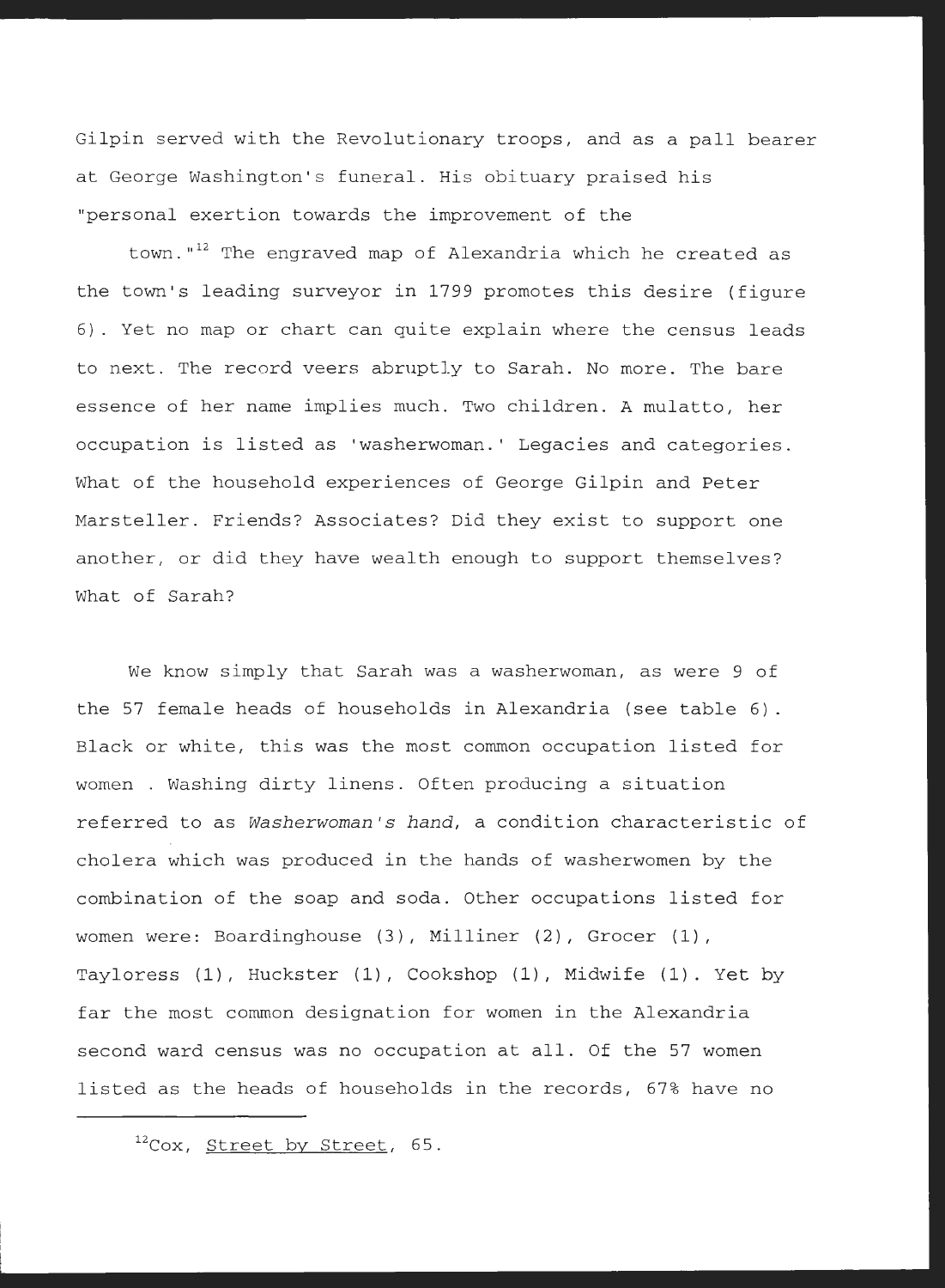occupation listed. Implications for women without occupations in Alexandria are varied. Census takers may have simply been careless in their records, or the woman could have been widowed and independently wealthy, though if this were the situation there would likely be servants or slaves in the household as a signpost. Perhaps she was in poverty, without worn and barely scrapping by. Often in these circumstances, women would hawk various items on the streets, muffins, tarts, etc., yet without a formal license. Or perhaps this woman on the street might be selling herself.

This world of washerwomen and merchants does not seem so tidy. Clustered together at the top of one page appear ship captains and merchants, the clerk of the county, and minister of the gospel: John Harper, James Lawrason, Benjamin Shreve, William Paton, and James Muir. Then surely and surprisingly, the next twenty-two household heads are bundled into a vastly different category. All but 2 of the 22 are either female or free black, or both. Ten of these household heads (45%) are listed as free black male laborers. Nine of the twenty two (41%) are households headed by females, 3 black, 6 white. None of the female headed households designate an occupation. This grouping of individuals and households was likely at the perimeters of society economically. Bunched together they could foster somewhat of an identity, a community, linking a support system of their own. Yet, within these links of support, tension was likewise produced.

Interspersed sporadically throughout the census can be found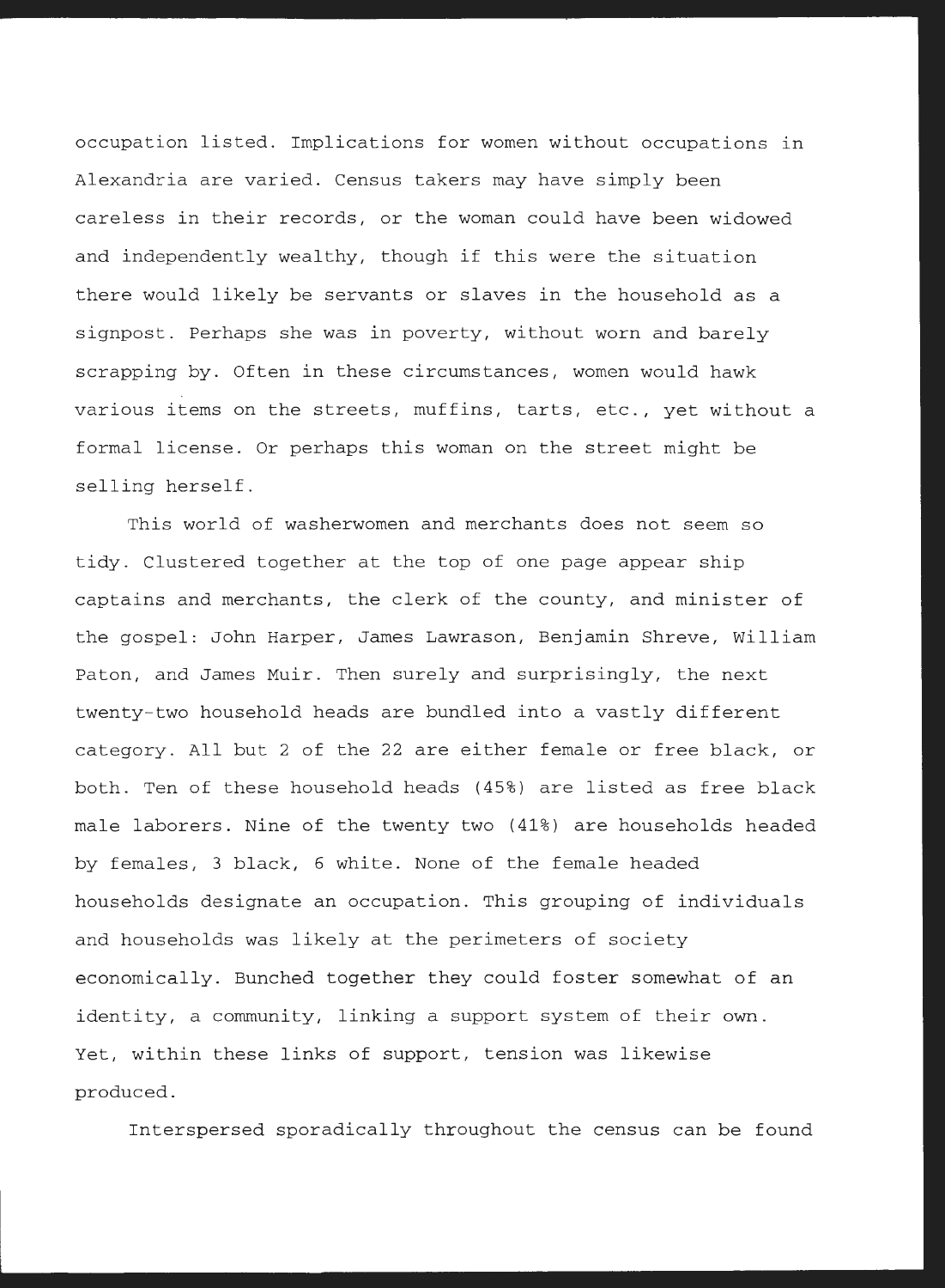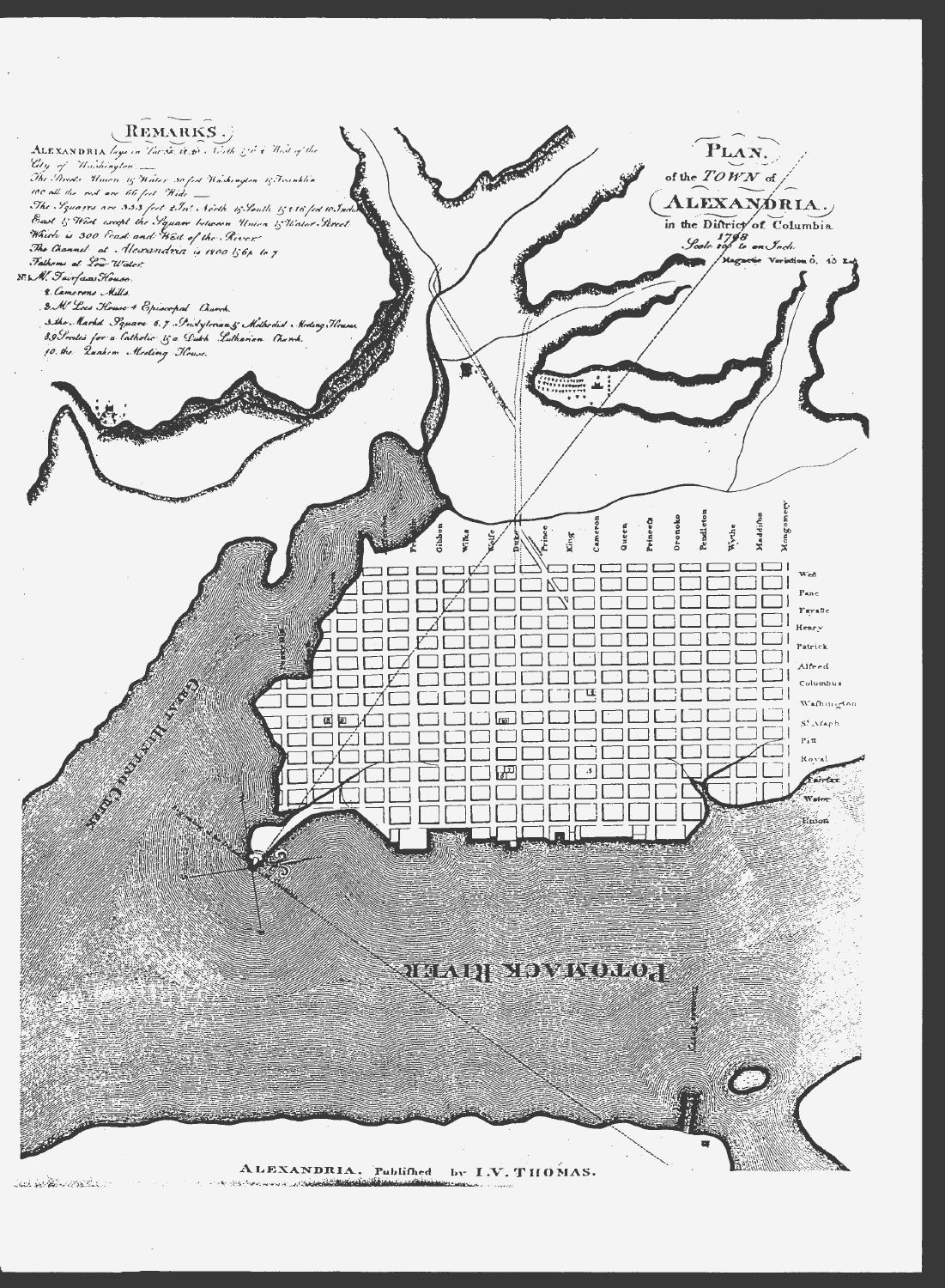|  |  | Table 6                                     |  |  |
|--|--|---------------------------------------------|--|--|
|  |  | Women's Occupations                         |  |  |
|  |  | The Second Ward of Alexandria, VA, ca. 1799 |  |  |

 $\frac{1}{2} \left( \frac{1}{2} \right)^{2} \left( \frac{1}{2} \right)^{2} \left( \frac{1}{2} \right)^{2}$ 

| Occupation    | <b>Black</b> | White | Total |
|---------------|--------------|-------|-------|
| Washer woman  | 4            | 5     | 9     |
| Grocer        |              |       |       |
| Milliner      |              | 2     | 2     |
| Tayloress     |              |       |       |
| Huckster      |              |       |       |
| Boardinghouse |              | 3     | 3     |
| Cookshop      |              |       |       |
| Midwife       |              |       |       |
| Not Listed    | 8            | 30    | 38    |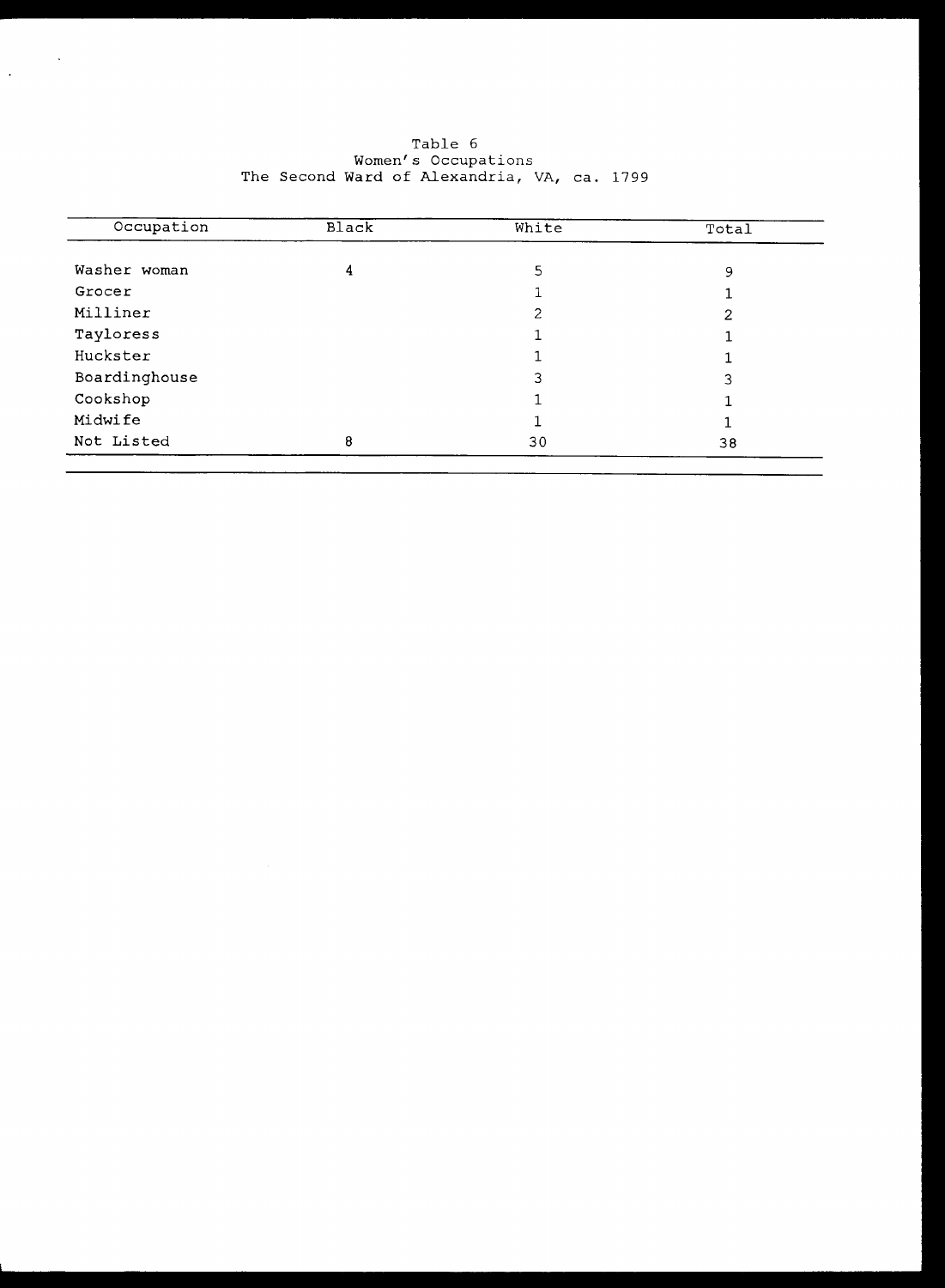anomalies, a single individual with no apparent connections. Most single white males are listed nearby other males with a similar occupation. Single women, however, often had no occupation listed in the census which help to draw connections. These individuals at the margins of society were often those most vulnerable, and viewed as dangerous. Women overwhelmingly were wives in this society. Alone, they were deviant. They threatened the orderly arrangement. Due to this variance from the norm, they too, often clustered in groups in the census records. Occasionally a names emerges apart from other women, such as Elizabeth Kelly. She is listed as single, without children, slaves, servants or boarders. There is no listing for an occupation. A woman isolated, she is surrounded in the census by laborers, one, a white male, the other a free black. Looking farther in the record reveals nearby, a shoemaker, blockmaker, mariner, merchant, carpenter ... each of these male household heads also had wives. What was the experience of living alone for Elizabeth Kelly? Surrounded by wives, was she drawn into this woman's world of connections and identity? Did these complex household structures which formed networks of support and identity also create tension and prevent unity at the same time? The only record which hints at the connections of Elizabeth Kelly appear in the court abstracts on September 2, 1799, which charge Allen Davis with "living in adultery with  $E.$  Kelly." $13$ 

Household structures formed supporting links within

<sup>&</sup>lt;sup>13</sup>Alexandria court abstracts, 2 September 1799, provided by Michael L. Nicholls.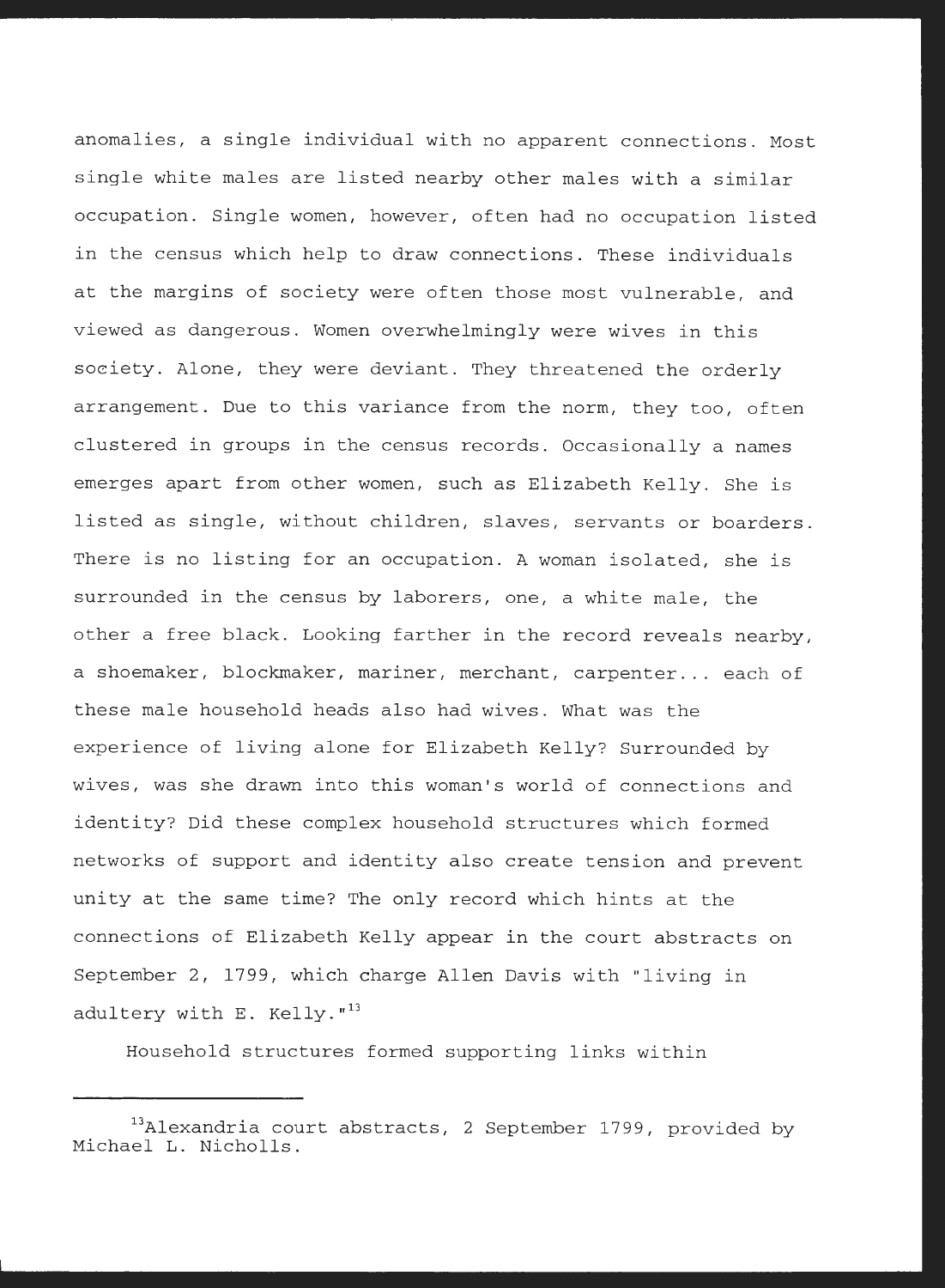communities, and yet create unresolved tensions at the same time. Patterns and clusters emerge to allow for an opening into the portal of late eighteenth century households, Yet, as the deviant figure emerges, where the system overlaps and the lines are not so neat, form begins to take shape within the silhouette of the statistics. Perhaps this tension too is part of a pattern. Was Elizabeth Kelly, a single female woman living alone, a deviant, dangerous member of society, or was this system dangerous for her? AB these networks of community were forged within and between households, perhaps fissures and fragmenting occurred as well. Though complex systems were constructed to impose order on an irregular world, this attempt at ordering and connecting was nonetheless incomplete, replete with unresolved tensions.

Examining the household configurations of Alexandria exposes the possible unity and fractures within this eighteenth century society. Through analysis of the composition of these households in 1799, we can begin to explore the possibilities of what influenced and effected how these structures varied in size and shape, where connections were formed and also where the arrangement was not so neat. The experiences within this society varied from individual to individual, from household to household, shaping the many complexities of the whole. Replete with variables, wealth, heal age, gender and race, many factors shaped the experience of individuals in Alexandria.

This paper has explored many possibilities within the pages of the second ward census, but what of James Nutt, laborer, this the only single free black household head listed in the record?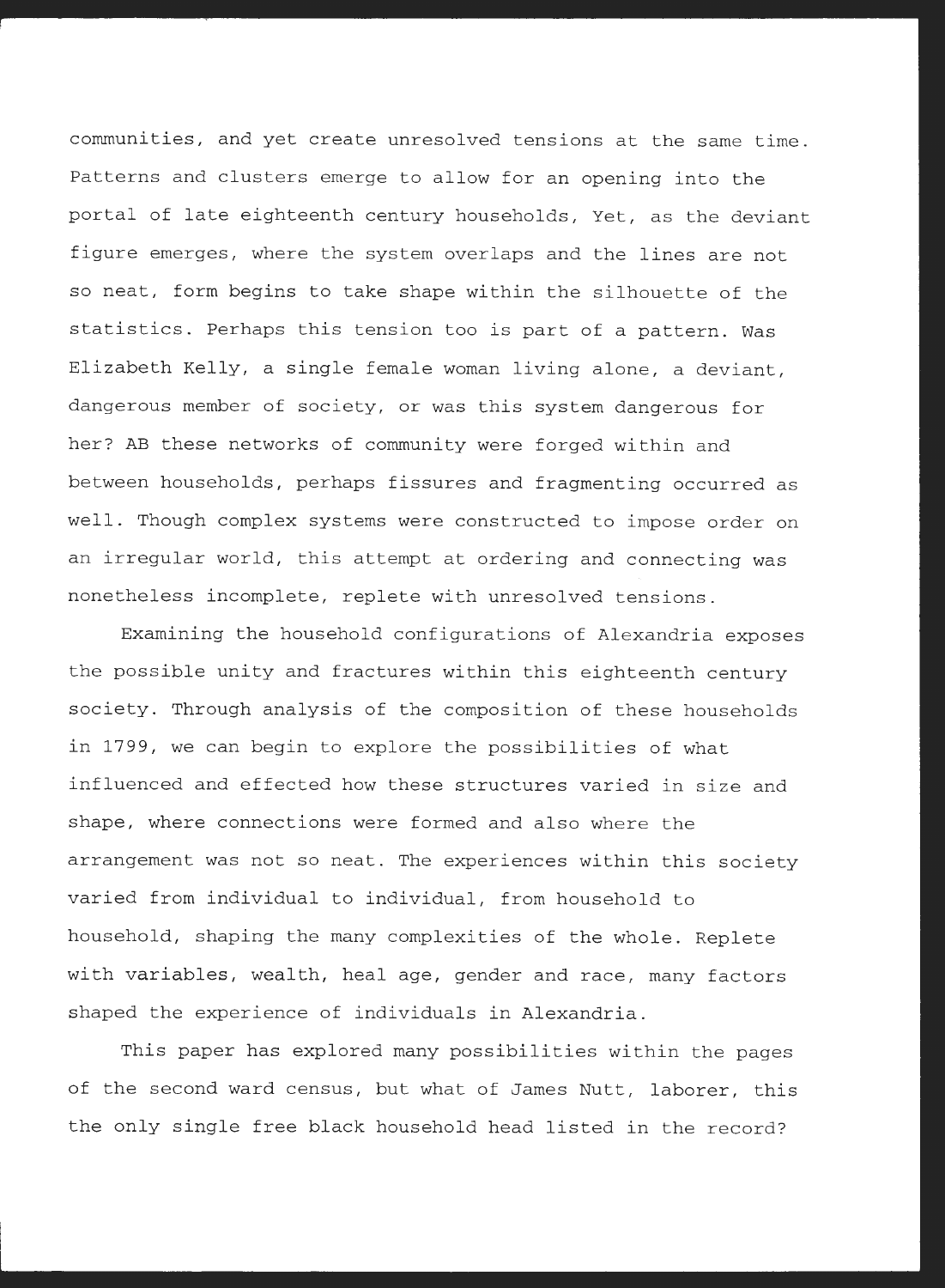Was his experience shaped by the same influences of single white males, or of single females? It does not appear that his pattern fits the form. Whereas single white males in Alexandria were often grouped together with other male boarders, or clustered in communities by common occupations, due perhaps to age, life cycle and economics. James Nutt does not seem to fit with these possibilities. Rather, it appears that his experience may be in some ways more similar to that of single black females. His name appears noticeably isolated on the census record wedged between William Wilson and John and Thomas Vowell, prominent names and figures in Alexandria in 1799. The connection which James Nutt may have had to this upper level of society appears in court records from April 1801, over a year after the 1799 census record was taken. The court record states simply, "Violette Nutt, manumitted April 1801 by Ellis Price."<sup>14</sup>

The variables and factors effecting household configurations in eighteenth century Alexandria were filled with complexities. An examination of census records for 1799 reveals that households in Alexandria were more than family. Complex arrangements of men and women, free and slave, black and white, combined to form a structure of society. Even as the cobblestone streets were lined with various sized and shaped buildings, the households within these structures were likewise diverse and irregular. Brick and wooden houses rising along the streets gave form to this emerging urbanization, yet the structure of this burgeoning town took shape beyond buildings. Statistics within the second ward census

<sup>14</sup> Ibid, April 1801.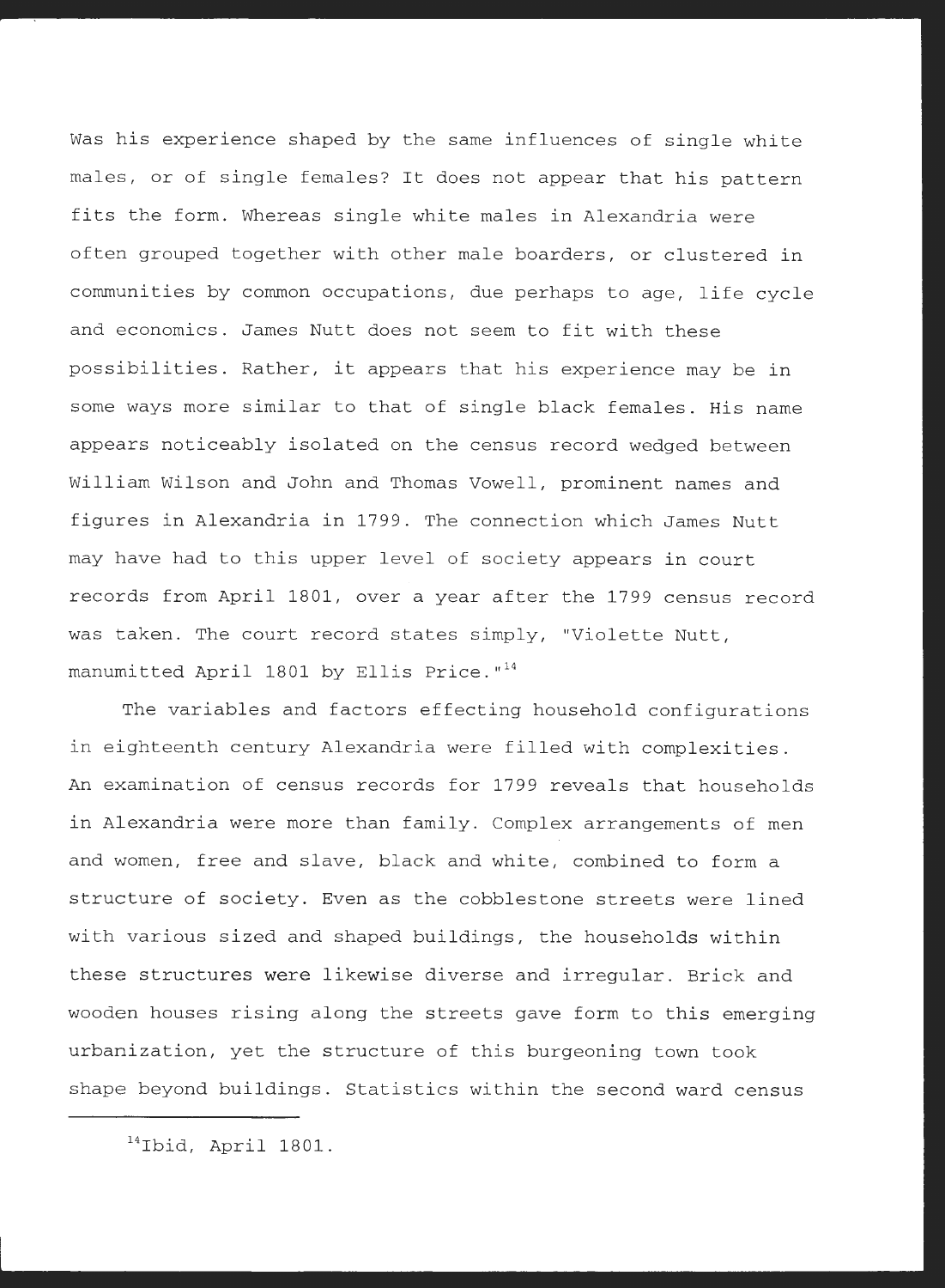records reveal a silhouette of this society. Forms and values begin to take shape by examining both the connections and tensions, where the patterns emerge, and where lines are not so neat.

 $\mathcal{A}^{\mathcal{A}}$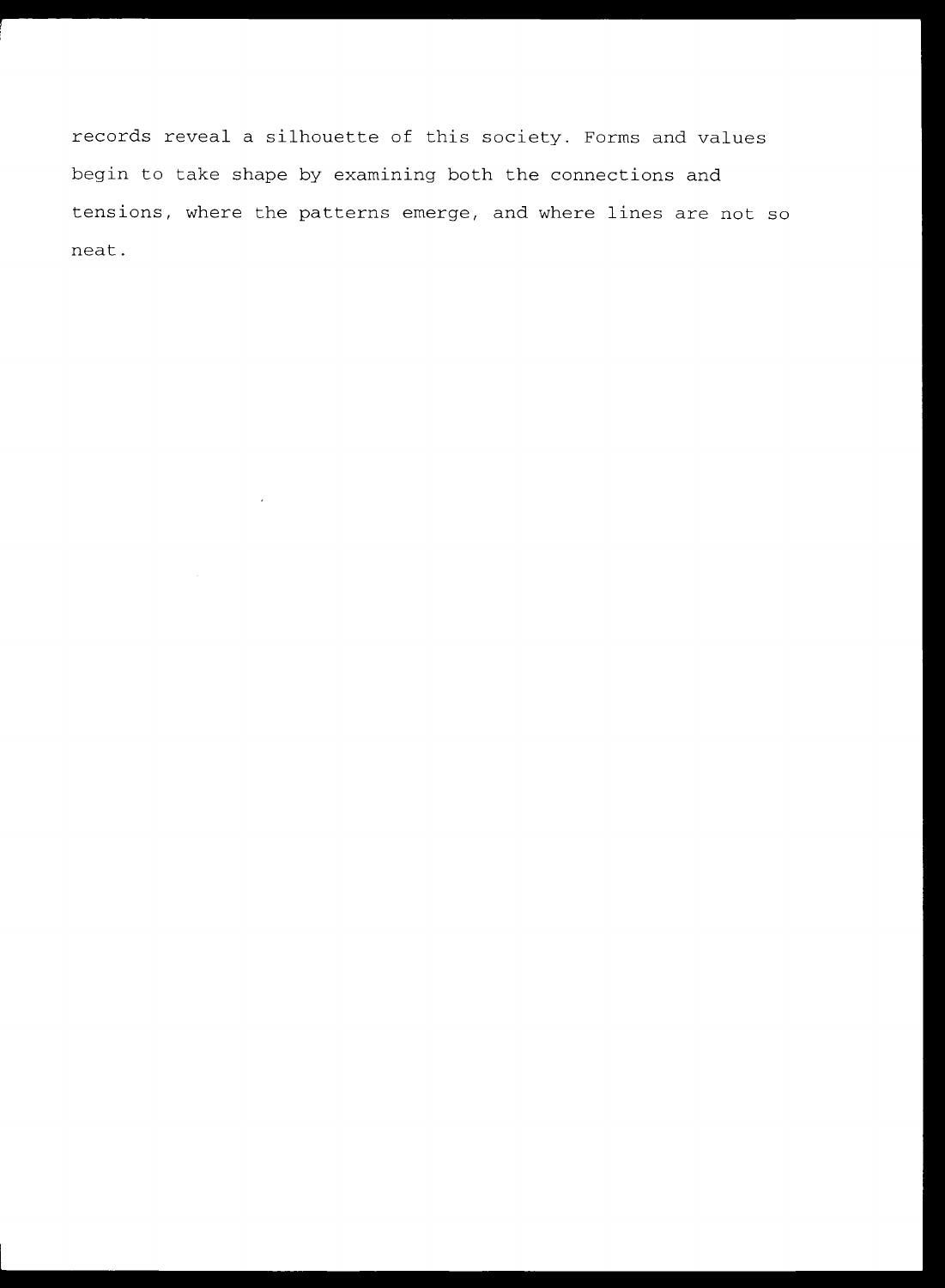#### Table 4 Occupational Profi The Second Ward of Alexandria, VA, ca. 1799

| Househead<br>Occupation                  | Total                   | With<br><b>Boarders</b> | Boarders w/<br>related<br>occupation | With<br>apprentice | With<br>servants | With<br>slaves | With<br>$1-2$<br>slaves | Over<br>two<br>slaves |
|------------------------------------------|-------------------------|-------------------------|--------------------------------------|--------------------|------------------|----------------|-------------------------|-----------------------|
|                                          |                         |                         |                                      |                    |                  |                |                         |                       |
| Appothecary                              | 2                       |                         |                                      |                    | 2                | 1              |                         | 1                     |
| Attorney at Law                          | 2                       | 2                       | $\mathbf 2$                          |                    | 2                | 1              |                         | 1                     |
| Baker                                    | 11                      | 5                       | $\overline{\mathbf{c}}$              | 4                  | 7                | 4              | 2                       | 2                     |
| Beerhouse                                | 1                       | 1                       | 1                                    |                    | 1                |                |                         |                       |
| Blacksmith                               | 12                      | 1                       | 1                                    | 2                  | 1                |                |                         |                       |
| Blockmaker                               | 2                       |                         |                                      | 1                  | 2                |                |                         |                       |
| Boardinghouse                            | 7                       | 4                       |                                      | 2                  | 4                | 1              | 1                       |                       |
| Bookseller/<br>Stationer<br>Brassfounder | 1                       | 1                       |                                      |                    |                  | 1              | 1                       |                       |
| Brower                                   | 1                       |                         |                                      |                    |                  |                |                         |                       |
| Bricklayer                               | 1<br>13                 |                         |                                      |                    | 1                |                |                         |                       |
| Brickmaker                               |                         | $\overline{\mathbf{c}}$ | 1                                    | 5                  | 5                | 1              |                         | 1                     |
| <b>Broker</b>                            | 3                       | 1                       | 1                                    | 1                  | з                |                |                         |                       |
| <b>Butcher</b>                           | 1                       | 1                       | 1                                    |                    | 1                |                |                         |                       |
| <b>Cabinet Maker</b>                     | 3                       |                         |                                      |                    |                  |                |                         |                       |
| Calico Printer                           | $\mathbf 2$             |                         |                                      | 2                  | 2                | 1              | 1                       |                       |
| Carpenter                                | 1                       | 1                       |                                      |                    |                  |                |                         |                       |
| Carter                                   | 40                      | 11                      | 5                                    | 15                 | 7                | 3              | $\mathbf{2}$            | 1                     |
| Cashier of                               | 1                       | 1                       |                                      |                    |                  |                |                         |                       |
| Bank                                     | 1                       | 1                       |                                      |                    | 1                | 1              | 1                       |                       |
| Chairmaker                               | 2                       | 1                       | 1                                    | 1                  |                  | 1              |                         |                       |
| <b>Clerk of County</b>                   | 1                       | 1                       | 1                                    |                    |                  | 1              | 1                       |                       |
| Combmaker                                | 2                       |                         |                                      | 1                  | 1                |                |                         | 1                     |
| Conceller                                | 1                       |                         |                                      |                    |                  |                |                         |                       |
| Cookshop                                 | 1                       |                         |                                      |                    |                  | 1              |                         | 1                     |
| Cooper                                   | 14                      | 5                       | 4                                    | 5                  | 5                |                |                         |                       |
| Coppersmith                              | 2                       | 1                       | 1                                    | $\mathbf{1}$       |                  | з              | з                       |                       |
| Cryer                                    | 1                       |                         |                                      |                    | 1                | 1              | 1                       |                       |
| Currier                                  | 1                       |                         |                                      |                    | 1                |                |                         |                       |
| Drayman                                  | 11                      | 2                       |                                      |                    |                  |                |                         |                       |
| Druggist/<br>Appothocary                 | 1                       | 1                       | 2                                    |                    | 2<br>1           | 1              | 1                       |                       |
| Farmer                                   | $\overline{2}$          |                         |                                      |                    |                  | ı              | 1                       |                       |
| Flour Inspector                          | 1                       | 1                       | 1                                    |                    |                  | 1              |                         | 1                     |
| Goldsmith                                | 1                       |                         |                                      |                    | 1                |                |                         |                       |
| Grocer                                   | 21                      | 4                       | 4                                    | 1                  | 6                | 6              | 5                       |                       |
| Hairdresser                              | $\overline{\mathbf{c}}$ | 1                       |                                      | 1                  |                  |                |                         | 1                     |
| Hatter                                   | 10                      | 4                       | 4                                    | 5                  | 2                |                |                         |                       |
| House and<br>Ship Joiner<br>Huckster     | 1                       | 1                       |                                      | 1                  | 1                | 1              | 1                       |                       |
|                                          | 4                       |                         |                                      |                    | 2                |                |                         |                       |
| Innkeeper                                | 1                       |                         |                                      |                    | 1                |                |                         |                       |
| Ironmonger                               | 3                       | 2                       | $\mathbf{2}$                         | 1                  | 2                |                |                         |                       |
| Labourer                                 | 38                      | 8                       |                                      |                    |                  |                |                         |                       |
| Lumber<br>Merchant                       | 1                       |                         |                                      |                    | ı                | 1              | 1                       |                       |
| Mariner                                  | 7                       | 1                       |                                      |                    |                  |                |                         |                       |
| Measurer of<br>Lumber                    | 1                       |                         |                                      |                    | 1<br>1           |                |                         |                       |
| Merchant                                 | 75                      | 48                      | 32                                   | 15                 | 51               | 41             | 16                      | 25                    |
| Midwife                                  | 1                       |                         |                                      |                    | 1                |                |                         |                       |
| Milliner                                 | $\mathbf{z}$            | 1                       |                                      |                    | 2                |                |                         |                       |
| Milistone                                | 1                       |                         |                                      |                    | 1                |                |                         |                       |
| Maker<br>Minister of the<br>Gospel       | 1                       | 1                       |                                      |                    | 1                |                |                         |                       |
| Musician                                 | $\overline{\mathbf{c}}$ | 1                       |                                      |                    |                  |                |                         |                       |
| Nailmaker                                | 2                       | 2                       | $\mathbf{2}$                         |                    |                  |                |                         |                       |
| Notary Publick                           | 1                       |                         |                                      |                    | 1                | 1              |                         | 1                     |
|                                          |                         | 18                      |                                      |                    |                  | 1              |                         | 1                     |